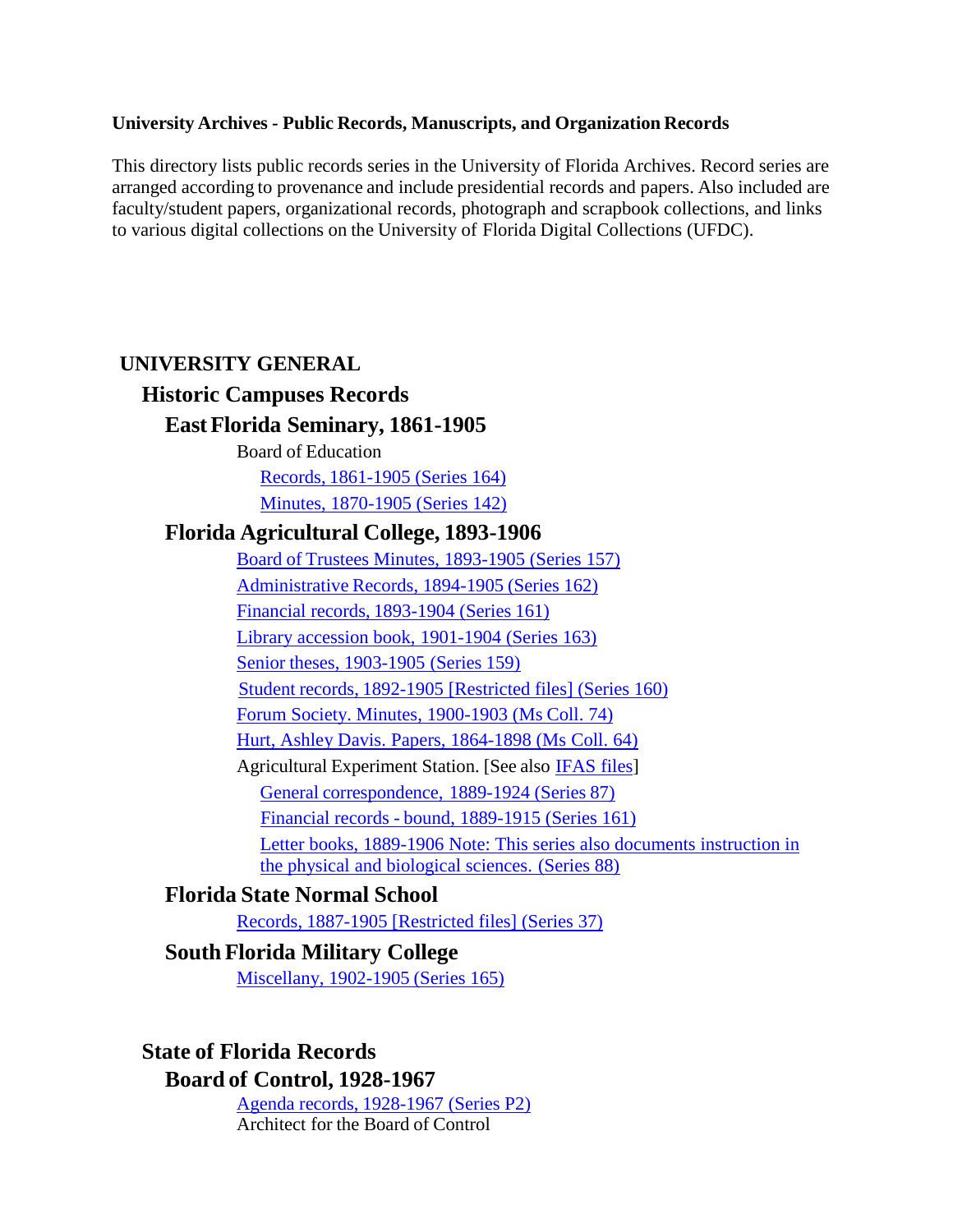Building program records, [1946-1950](https://findingaids.uflib.ufl.edu/repositories/2/resources/913) (Series 75) Rudolph Weaver [Architectural](https://findingaids.uflib.ufl.edu/repositories/2/resources/1221) Records (Ms Coll. 40) Guy [Chandler](https://findingaids.uflib.ufl.edu/repositories/2/resources/1253) Fulton Building Plans (Ms Coll. 78)

# **Board of University Examiners [Restricted]**

Office of the University [Examiner records,](https://findingaids.uflib.ufl.edu/repositories/2/resources/1411) 1936-1973 (Series 20)

## **University of Florida**

#### **University of Florida Press**

Board of Managers [Records, 1944-2008](https://findingaids.uflib.ufl.edu/repositories/2/resources/1033) (Series 170)

### **University of Florida**

University of Florida [architectural](https://findingaids.uflib.ufl.edu/repositories/2/resources/1018) drawings, 1903-2002 (Series 156) Self-study and accreditation [records, 1956-2012](https://findingaids.uflib.ufl.edu/repositories/2/resources/1026) (Series 166) University of Florida Organizational Charts [Collection, 1933-1996](https://findingaids.uflib.ufl.edu/repositories/2/resources/1755) (Series [205\)](https://findingaids.uflib.ufl.edu/repositories/2/resources/1755)

# **Graphics/other Visual Collections**

Graphics [Collection](https://findingaids.uflib.ufl.edu/repositories/2/resources/1686)

UFDC: Graphics [Collection online](https://ufdc.ufl.edu/uagraphics)

Moving Image [Collection](https://www.uflib.ufl.edu/spec/browseu_uamov.htm)

UFDC: Moving Image [Collection](https://ufdc.ufl.edu/universityarchives/movingimage) online

UFDC: University Archives [Photograph](https://ufdc.ufl.edu/uapc) Collection online

### **Sound Archives**

[https://www.uflib.ufl.edu/spec/browseu\\_sa.htm](https://www.uflib.ufl.edu/spec/browseu_sa.htm) UFDC: Sound [Archives](https://ufdc.ufl.edu/universityarchives/info/sound)

# **Publications**

[Commercialization](https://ufdc.ufl.edu/UF00088889/00001) Council: UFCC Venture News

*Florida Alligator/Florida Independent Alligator* - Grand ReadingRoom *Florida Alligator/Florida Independent Alligator* - *[Florida Alligator](https://ufdc.ufl.edu/l/UF00028291/00001/allvolumes)* online *Independent [Florida Alligator](https://ufdc.ufl.edu/l/UF00028290/00001/allvolumes)* online *Seminole/Tower* yearbooks - Grand Reading Room

*Seminole/Tower* yearbooks - *[Seminole](https://ufdc.ufl.edu/l/AA00022765/00001/allvolumes)* online *[Tower](https://ufdc.ufl.edu/l/AA00022765/00001/allvolumes)* online

# **Publications**

### **ADMINISTRATION**

### **Board of Trustees**

Meeting [Minutes,](http://trustees.ufl.edu/meetings/) 2001 - online

# **Office of the President**

### **General**

Historical and [policy records,](https://findingaids.uflib.ufl.edu/repositories/2/resources/1039) 1930-1971 (Series P1)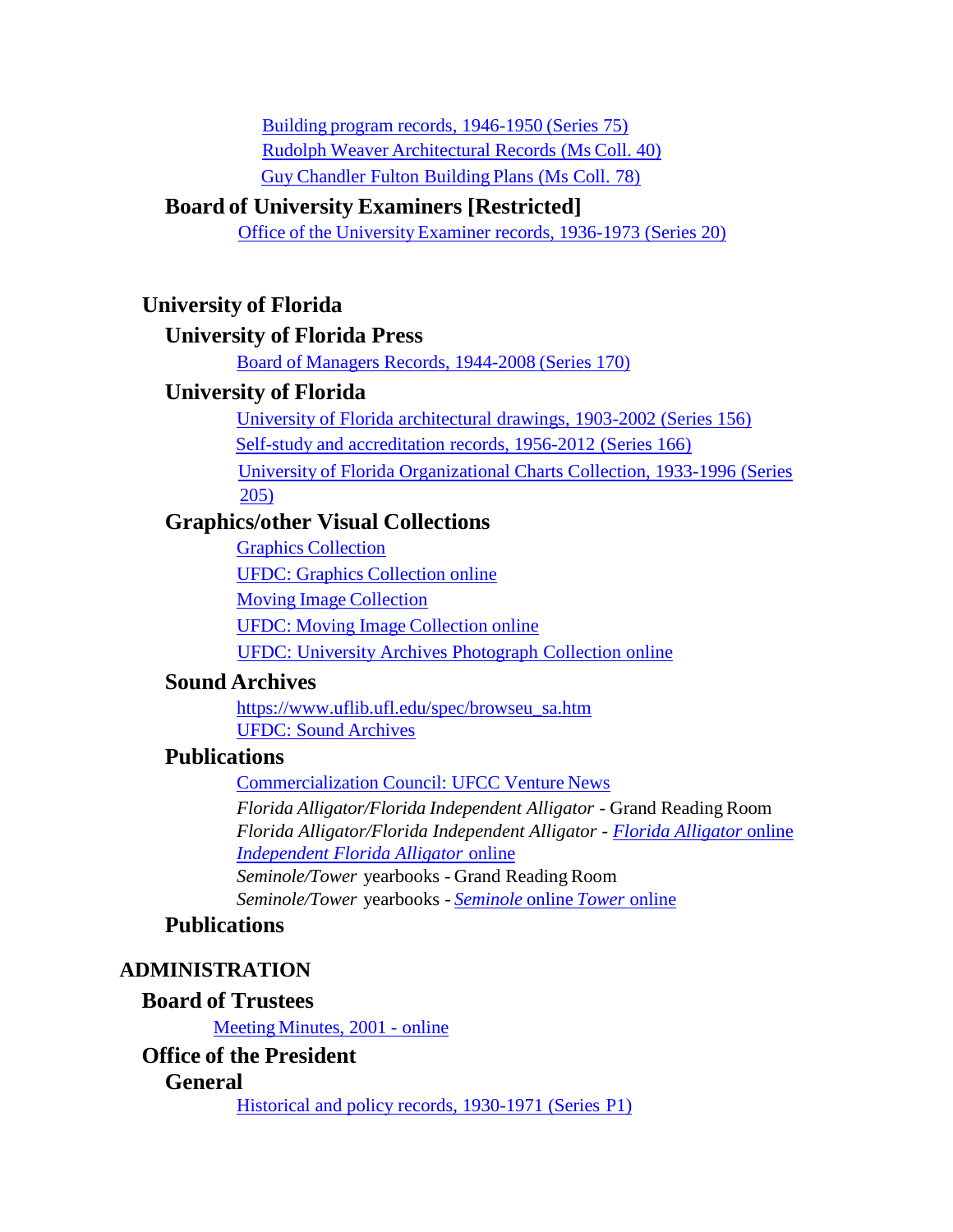[Official NCAA inquiry into conduct of the football team, 1979-1984](https://findingaids.uflib.ufl.edu/repositories/2/resources/1058) [\(SeriesP20\)](https://findingaids.uflib.ufl.edu/repositories/2/resources/1058) Board of Student [Publications records,](https://findingaids.uflib.ufl.edu/repositories/2/resources/1012) 1933-1971 (Series 148) Committee of Evaluation on [International](https://findingaids.uflib.ufl.edu/repositories/2/resources/1000) Relations Records, 1963 (Series 134) [Constitution](https://findingaids.uflib.ufl.edu/repositories/2/resources/995) Committee Records, 1958-1964 (Series 141) Council for [International](https://findingaids.uflib.ufl.edu/repositories/2/resources/1004) Studies and Programs, 1969-1971 (Series 138) Faculty Education Policy Group Records, [1982-1991](https://findingaids.uflib.ufl.edu/repositories/2/resources/812) (Series 11) Research Council Records, [1939-1976](https://findingaids.uflib.ufl.edu/repositories/2/resources/867) (Series 50) President's Scenarios Task Force Records, [1974-1975](https://findingaids.uflib.ufl.edu/repositories/2/resources/924) (Series 119) Status of Women [Committee](https://findingaids.uflib.ufl.edu/repositories/2/resources/1006) Records, 1971-1974 (Series 140) [University of Florida 150th Anniversary Committee Records, 2001-2004](https://findingaids.uflib.ufl.edu/repositories/2/resources/1032) [\(Series175\)](https://findingaids.uflib.ufl.edu/repositories/2/resources/1032) Pitts, Edith Patti. Papers, [1934-1973](https://findingaids.uflib.ufl.edu/repositories/2/resources/1233) (Ms Coll. 50)

### **Faculty Senate**

[General Assembly of Faculty agenda and minutes, 1896-1931 \(Series](https://findingaids.uflib.ufl.edu/repositories/2/resources/894) [81\)](https://findingaids.uflib.ufl.edu/repositories/2/resources/894) University [Senate agendas](https://findingaids.uflib.ufl.edu/repositories/2/resources/891) and minutes, 1931- (Series 78) Faculty Senate: [Academics](https://ufdc.ufl.edu/UF00055469/00001) Newsletter

# **Senate Committees**

[Committee on Professional Relations and Standards Records, 1963-1977 \(Series](https://findingaids.uflib.ufl.edu/repositories/2/resources/928) [122\)](https://findingaids.uflib.ufl.edu/repositories/2/resources/928)

# **Presidential Records and Papers**

Sledd, Andrew (1904-1909) [Administrative](https://findingaids.uflib.ufl.edu/repositories/2/resources/1041) policy records, 1904-1909 (Series P3) Personal Papers, [1869-1939](https://findingaids.uflib.ufl.edu/repositories/2/resources/783) (Series P9) Murphree, Albert Alexander (1909-1927) [Administrative](https://findingaids.uflib.ufl.edu/repositories/2/resources/1459) policy records, 1909-1927 (Series P4) Personal Papers, [1908-1927](https://findingaids.uflib.ufl.edu/repositories/2/resources/784) (Series P5) Farr, James M. (interim president - 1927-1928) [Administrative](https://findingaids.uflib.ufl.edu/repositories/2/resources/1043) policy records, 1928 (Series P6) Tigert, John James (1928-1947) [Administrative](https://findingaids.uflib.ufl.edu/repositories/2/resources/1044) policy records, 1929-1947 (Series P7) Personal Papers, [1840-1968](https://findingaids.uflib.ufl.edu/repositories/2/resources/782) (Series P8) Hume, H. Harold (interim president - 1947-1948) H. Harold Hume [Collection \(Ms](https://findingaids.uflib.ufl.edu/repositories/2/resources/1238) Coll. 66) Miller, J. Hillis (1948-1953) [Administrative](https://findingaids.uflib.ufl.edu/repositories/2/resources/1052) policy records, 1946-1956 (Series P10) Allen, John S. (interim president - 1953-1955) [Administrative](https://findingaids.uflib.ufl.edu/repositories/2/resources/1053) policy records, 1953-1955 (Series P11)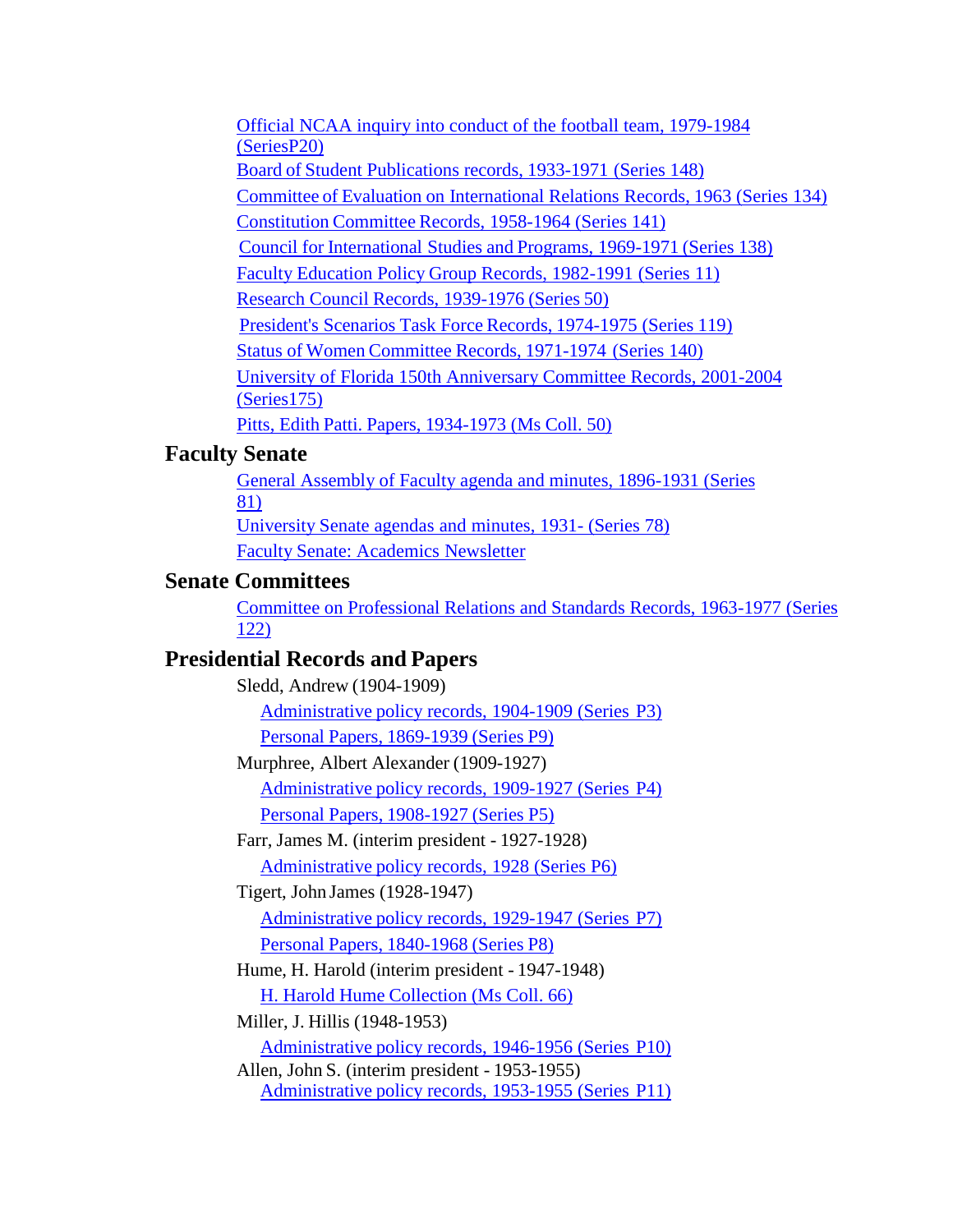| Reitz, J. Wayne (1955-1967)                                     |
|-----------------------------------------------------------------|
| Administrative policy records, 1955-1968 (Series P14)           |
| Personal Papers, 1925-1997 (Series P15)                         |
| O'Connell, Stephen C. (1967-1973)                               |
| Administrative policy records, 1967-1973 (Series P12)           |
| York, E. T. (interim president - 1973-1974)                     |
| Administrative policy records, 1973-1974 (Series P18)           |
| Personal Papers, 1961-2007 (Series P25)                         |
| Marston, Robert Q. (1974-1984)                                  |
| Administrative policy records, 1974-1985 (Series P13)           |
| Personal Papers, 1936-1988 (Series P26)                         |
| Criser, Marshall M. (1984-1989)                                 |
| Administrative policy records, 1984-1988 (Series P19)           |
| <b>Conversation with Mike Gannon and Marshall Criser online</b> |
| Bryan, Robert A. (Interim president - 1989-1990)                |
| Administrative policy records, 1989-1990 (Series P21)           |
| Lombardi, John V. (1990-1999)                                   |
| Administrative records, 1990-1999 (Series P22)                  |
| Young, Charles E. (1999-2003)                                   |
| Administrative policy records, 1999-2003 (Series P24)           |
| Machen, J. Bernard (2004-2014)                                  |
| Records Pertaining to the Inauguration, 2004 (Series P23)       |
| W. Kent Fuchs (2015-)                                           |
| Records Pertaining to the Inauguration, 2015 (Series P23)       |

# **Academic Affairs**

# **Provost**

[Administrative](https://findingaids.uflib.ufl.edu/repositories/2/resources/802) policy records, 1945- (Series 2) Budget files, [1958-1976](https://findingaids.uflib.ufl.edu/repositories/2/resources/804) (Series 4) Reading files, [1958-1978](https://findingaids.uflib.ufl.edu/repositories/2/resources/803) (Series 3)

Minorities and women records, [1969-1976](https://findingaids.uflib.ufl.edu/repositories/2/resources/806) (Series 6)

# **Academic Affairs, Dean of**

[Faculty Development](https://ufdc.ufl.edu/UF00073272/00002) Newsletter

# **Chief Financial Officer**

Annual [Financial Reports,](https://ufdc.ufl.edu/UF00072278/00001) 1999-2010 - online

# **Enrollment Management**

Registrar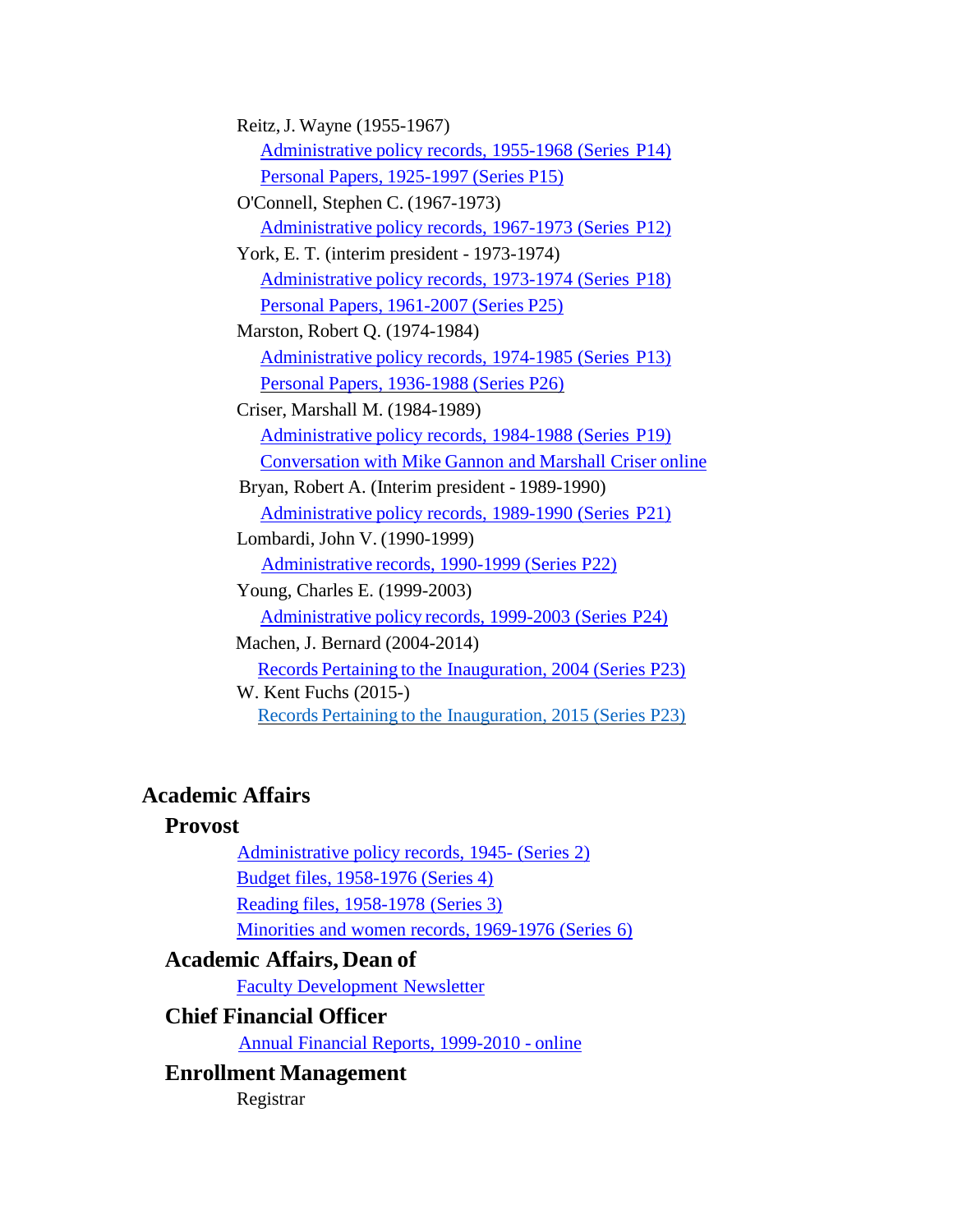Common Data Set, [1999-2008 -](https://ufdc.ufl.edu/UF00086891/00001) online Record of [Scholarship, 1905-1912](https://findingaids.uflib.ufl.edu/repositories/2/resources/1029) (Series 169)

Studies, [1928-1937](https://findingaids.uflib.ufl.edu/repositories/2/resources/1013) (Series 149)

Publications

University Record (Catalog) - Grand Reading Room [University](https://ufdc.ufl.edu/UF00075594/00001/allvolumes) Record (Catalog) online Views of University of [Florida, 1914 \(MS](https://findingaids.uflib.ufl.edu/repositories/2/resources/1674) Coll. 149)

# **Graduate School**

Office of the Dean

[Administrative](https://findingaids.uflib.ufl.edu/repositories/2/resources/859) Policy Records, 1930- (Series 46)

Biennial reports, [1930-1970](https://findingaids.uflib.ufl.edu/repositories/2/resources/869) (Series 52)

Numbered policy [memoranda,](https://findingaids.uflib.ufl.edu/repositories/2/resources/871) 1952-1975 (Series 54)

Linton Grinter [Interview,](https://ufdc.ufl.edu/AA00052503/00001) ca 1979 online

Publications

[Graduate](https://ufdc.ufl.edu/UF00073863/00001) School: Excel - online

# **Ombudsman**

[University Ombudsman Administrative Records and Student Complaints, 1973-](https://findingaids.uflib.ufl.edu/repositories/2/resources/815) 1989 [\(Series 13\)](https://findingaids.uflib.ufl.edu/repositories/2/resources/815)

## **ROTC**

Air Force [ROTC Unit](https://findingaids.uflib.ufl.edu/repositories/2/resources/1031) Records, 1949-1983 (Series 174)

### **Student Affairs**

Vice President for Student Affairs

[Administrative](https://findingaids.uflib.ufl.edu/repositories/2/resources/1415) policy records, 1925-1987 (Series 49)

[Machen Florida Opportunity Scholars Program Records, 2005-2020 \(Series](https://findingaids.uflib.ufl.edu/repositories/2/resources/1708) [201\)](https://findingaids.uflib.ufl.edu/repositories/2/resources/1708)

Staff heads notes, [1971-1986](https://findingaids.uflib.ufl.edu/repositories/2/resources/893) (Series 80)

Auxiliaries/Housing

Housing Division records, [1963-1968 \(Series](https://findingaids.uflib.ufl.edu/repositories/2/resources/1011) 147)

Dean of Students

Adviser to Student [Organizations](https://findingaids.uflib.ufl.edu/repositories/2/resources/1010) Records, 1935-1965 (Series 146)

Beaty, [Robert C. Papers,](https://findingaids.uflib.ufl.edu/repositories/2/resources/1258) 1921-1962 (Ms Coll. 95)

[Disability](https://findingaids.uflib.ufl.edu/repositories/2/resources/1660) Resource Center Records, 1995 (Series 196) Hale, Lester L. [Papers, 1940-1956](https://findingaids.uflib.ufl.edu/repositories/2/resources/1257) (Ms Coll. 94)

Dean of Women

Records, [1947-1968](https://findingaids.uflib.ufl.edu/repositories/2/resources/923) (Series 112)

Women Students' Association. Scrapbooks, [1948-1961 \(Ms](https://findingaids.uflib.ufl.edu/repositories/2/resources/1359) Coll. 76)

Career Resource Center

Career [Resource](https://ufdc.ufl.edu/UF00091012/00001) Center Annual Report, 2000 - 2010, online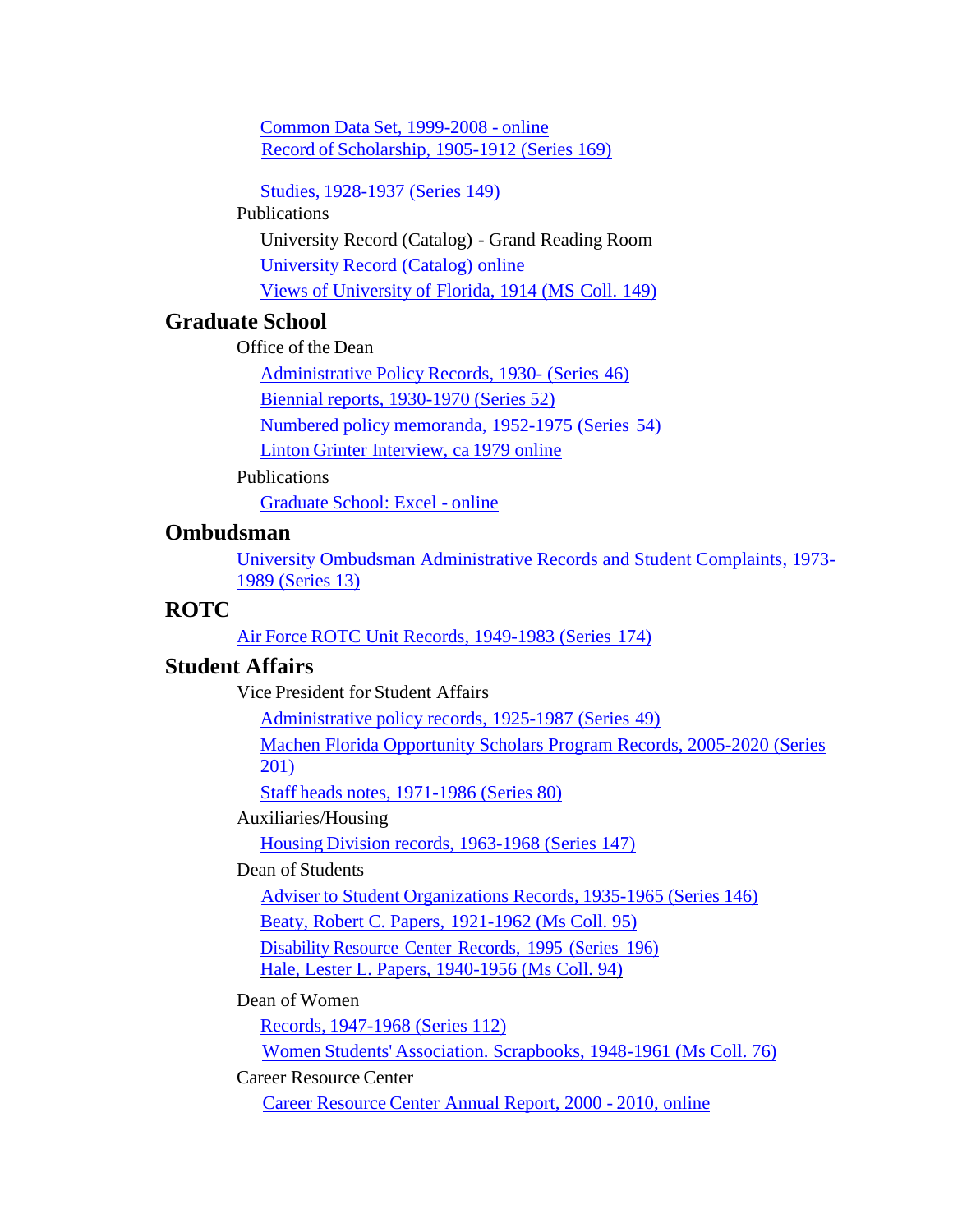Career Resource [Center Records,](https://findingaids.uflib.ufl.edu/repositories/2/resources/1682) 1968-2004 (Series 200) Student Government Student Body [President](https://findingaids.uflib.ufl.edu/repositories/2/resources/801) Records, 1932-- (Series 001)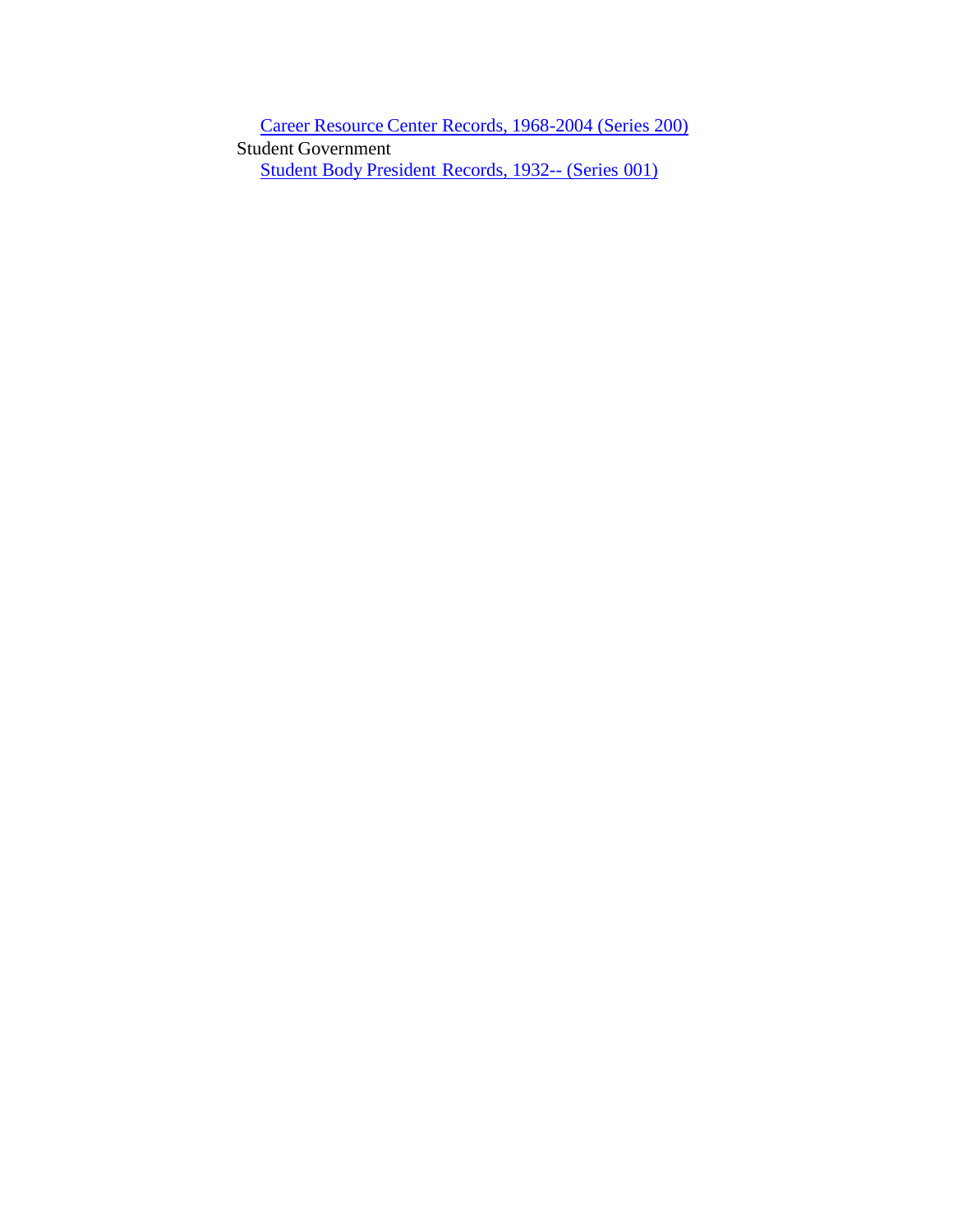Student Body Laws, [1967-2019](https://findingaids.uflib.ufl.edu/repositories/2/resources/1403) (Series 14) Student [BodyResolutions,](https://findingaids.uflib.ufl.edu/repositories/2/resources/1419) 1969--2012 (Series 116) Student Body budgets, [1965-1998 \(Series 178\)](https://findingaids.uflib.ufl.edu/repositories/2/resources/1425) [Student Government Executive Committee minutes and reports, 1971-1994](https://findingaids.uflib.ufl.edu/repositories/2/resources/1428) [\(Series](https://findingaids.uflib.ufl.edu/repositories/2/resources/1428) 181) Honor Court [Records, 1916-2008](https://findingaids.uflib.ufl.edu/repositories/2/resources/1429) (Series 118) Student Senate [correspondence,](https://findingaids.uflib.ufl.edu/repositories/2/resources/1426) 1968-1999 (Series 179) Student Senate [minutes,](https://findingaids.uflib.ufl.edu/repositories/2/resources/1402) 1925-- (Series 12) Student Senate [administrative](https://findingaids.uflib.ufl.edu/repositories/2/resources/1423) actions and vetoes, 1969-1982 (Series 117) Student Senate [authorizations, 1967--2012](https://findingaids.uflib.ufl.edu/repositories/2/resources/1418) (Series 114) Student Senate bills, [1975-2011](https://findingaids.uflib.ufl.edu/repositories/2/resources/1424) (Series 177) Election Campaign [Materials, 1927-2010](https://findingaids.uflib.ufl.edu/repositories/2/resources/1420) (Series 55) Rosters, [1971-1998 \(Series 180\)](https://findingaids.uflib.ufl.edu/repositories/2/resources/1427) Student Health Infirmary Medical Records, [1904-1914](https://findingaids.uflib.ufl.edu/repositories/2/resources/1014) (Series 150) Marriage and Family [Clinic Records,](https://findingaids.uflib.ufl.edu/repositories/2/resources/821) 1950-1959 (Series 18) Student Health [AdvisoryBoard Records,](https://findingaids.uflib.ufl.edu/repositories/2/resources/926) 1976-1988 (Series 126) Student Health [Services Monthly](https://findingaids.uflib.ufl.edu/repositories/2/resources/998) Reports, 1983 (Series 152) Dr. Ben Barger [Interview,](https://ufdc.ufl.edu/AA00052497/00001) 1978 online Student Unions J. Wayne Reitz Union and Florida Union Office of the [Director. Administrative](https://findingaids.uflib.ufl.edu/repositories/2/resources/897) policyrecords, 1946-2001 (Series [85\)](https://findingaids.uflib.ufl.edu/repositories/2/resources/897) Board of Managers. Minutes, [1944-1949;](https://findingaids.uflib.ufl.edu/repositories/2/resources/898) 1957-1975 (Series 86) Bill Rion [Interview,](https://ufdc.ufl.edu/AA00052561/00001) 1985 online Student Affairs Publications Financial Aid News, [1996-2011](https://ufdc.ufl.edu/UF00087108/00001) - online Gator Aid: Financial Aid [Application](https://ufdc.ufl.edu/UF00087106/00001) Guide, 2006-2011 - online Gator [Aid Handbook,](https://ufdc.ufl.edu/UF00087107/00001) 2003-2012 - online

# **Agriculture and Natural Resources**

#### **Vice President for Agricultural Affairs & Natural Resources**

[Administrative](https://findingaids.uflib.ufl.edu/repositories/2/resources/910) policy records, 1947-2006 (Series 100) See also MS COLL66 - H. Harold Hume [Collection. \(Ms](https://findingaids.uflib.ufl.edu/repositories/2/resources/1238) Coll. 66) See also Agricultural Experiment Station records Kenneth Tefertiller [Interview,](https://ufdc.ufl.edu/AA00052506/00001) 1979 online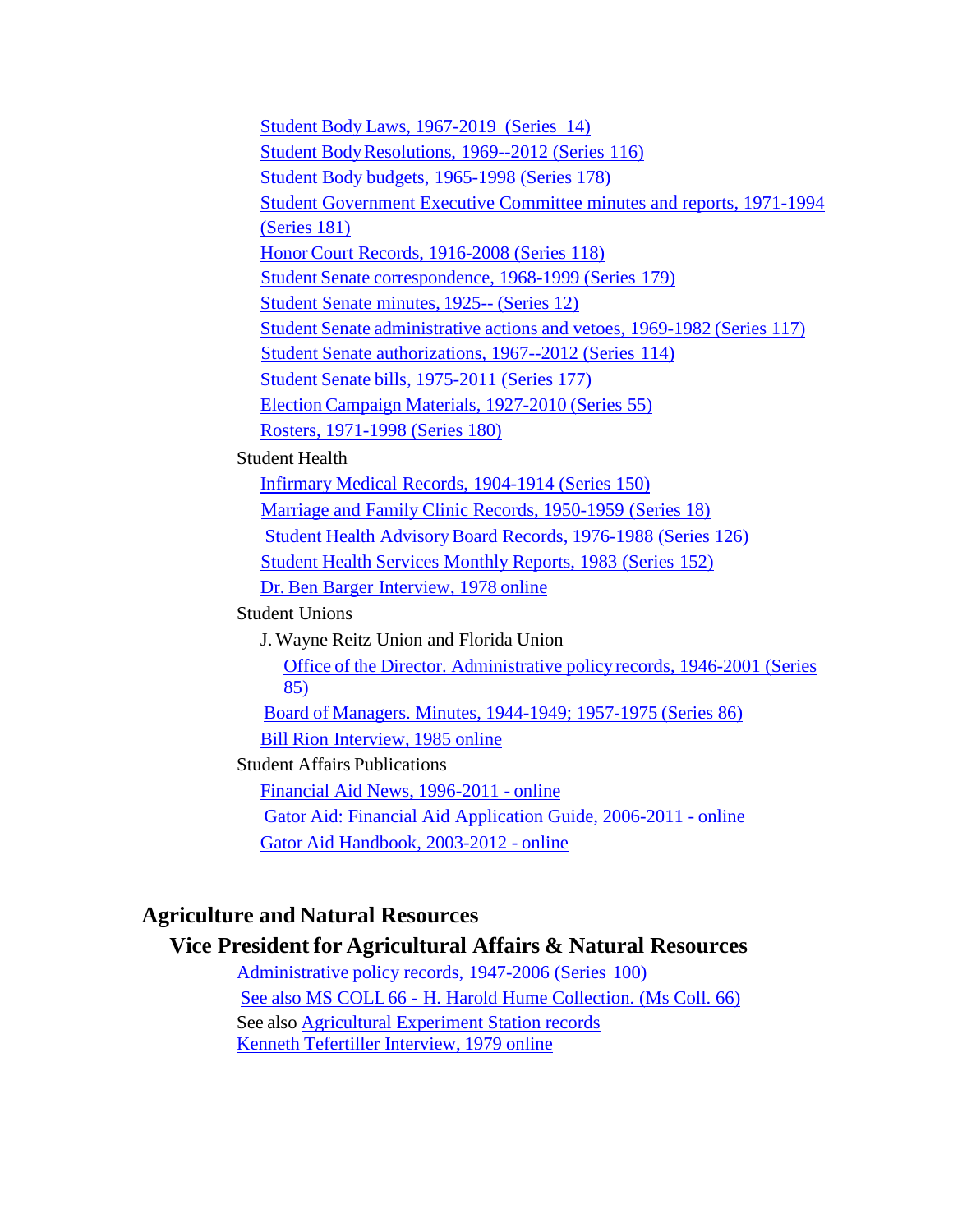#### **Operations**

# **Senior Vice President and Chief Operating Officer**

## **Business Affairs**

Vice President - Business Affairs

Business Manager, [Reports and](https://findingaids.uflib.ufl.edu/repositories/2/resources/997) Budgets, 1911-1950 (Series 151) Graham, Klein. Historyof the [University of](https://findingaids.uflib.ufl.edu/repositories/2/resources/1276) Florida (Ms Coll. 104)

Divisions

Division of Planning, Design, and Construction [Division of Planning, Design, and Construction Records, 1905-2008](https://findingaids.uflib.ufl.edu/repositories/2/resources/1008) [\(Series](https://findingaids.uflib.ufl.edu/repositories/2/resources/1008) 144)

"Ring [Report,](http://ufdc.ufl.edu/UF00003670/00001) 1953 - online

# **University Athletic Association**

[University](https://findingaids.uflib.ufl.edu/repositories/2/resources/1404) of Florida football programs, 1921- (U796.33 FLp) Grand Ole Gator Club, [1988-1996](https://findingaids.uflib.ufl.edu/repositories/2/resources/1370) (Ms Coll. 108) Boxing Team Roll book, [1929-1930](https://findingaids.uflib.ufl.edu/repositories/2/resources/854) (Series 39)

# **Development and Alumni Affairs**

University of Florida Alumni [Association.](https://findingaids.uflib.ufl.edu/repositories/2/resources/1310) Records, 1924-1973 (Ms Coll.19) Alumni [Association:](https://ufdc.ufl.edu/UF00073685/00007) Florida Magazine, 2005-2010

# **Health Affairs**

# **Senior Vice President for Health Affairs**

HSC [Archives](https://hsc-archives.sites.medinfo.ufl.edu/) Fregly, Melvin J. Papers, [1932-2003](https://findingaids.uflib.ufl.edu/repositories/2/resources/1278) (Ms Coll. 117)

#### **Research**

#### **Vice President, Research**

Sponsored Research, Division of Office of the Director. [Administrative](https://findingaids.uflib.ufl.edu/repositories/2/resources/868) policy records, 1974-1976 (Series 51) Contract Research, Office of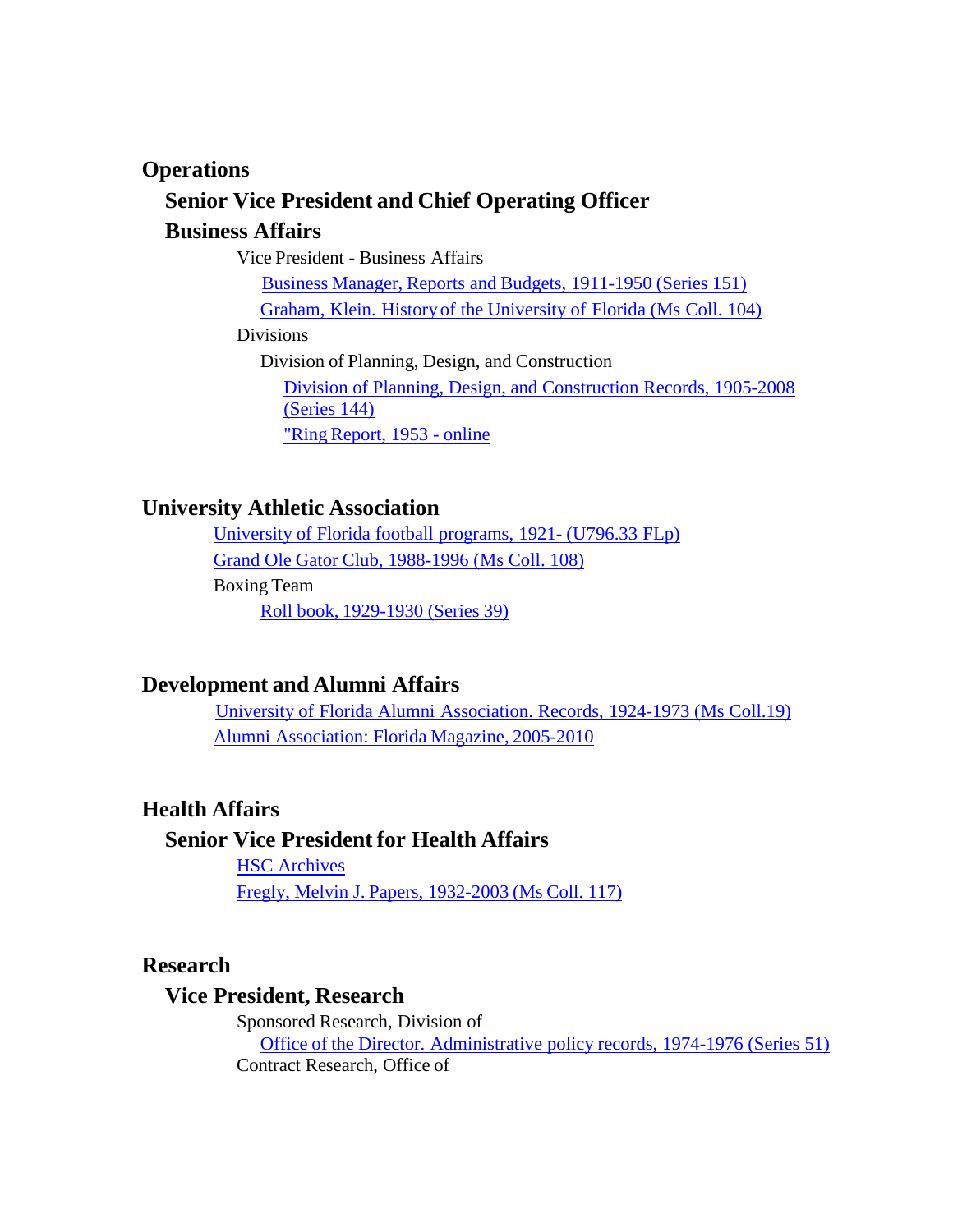Biennial reports, [1952-1964 \(Series](https://findingaids.uflib.ufl.edu/repositories/2/resources/870) 53) Biennial reports, [1952-1964](https://ufdc.ufl.edu/contractresearch) - online

## **University Relations**

## **Assistant VP, Media Relations and Public Affairs**

Information and Publications Services, Division of News Releases and Indices, [1913-1976](https://findingaids.uflib.ufl.edu/repositories/2/resources/875) (Series 71) News and Public Affairs [Videotape](https://www.uflib.ufl.edu/spec/browseu_uanpa.htm) Directory Photography. Contact sheets, 1971-1979 (ask Archivist)

# **Committees/Councils/Task Forces**

Committee on Campus HIV Education and Policy [Records, 1986-2003](https://findingaids.uflib.ufl.edu/repositories/2/resources/1034) (Series 171) [Committee](https://findingaids.uflib.ufl.edu/repositories/2/resources/1002) on Foreign Students Records, 1954 (Series 136) [Committee on Memorials and the Naming of University Property Records, 1965-](https://findingaids.uflib.ufl.edu/repositories/2/resources/934) 1972 [\(Series 131\)](https://findingaids.uflib.ufl.edu/repositories/2/resources/934) Committee on Planning and Policies Records, [1946-1959, 1972-1973 \(Series 127\)](https://findingaids.uflib.ufl.edu/repositories/2/resources/930) Committee on Salaries and Fringe [Benefits Records,](https://findingaids.uflib.ufl.edu/repositories/2/resources/915) 1944-1973 (Series 125) [Committee](https://findingaids.uflib.ufl.edu/repositories/2/resources/1001) on Student Conduct Records, 1967-1968 (Series 135) Committee on University Libraries Minutes, [1912-1974](https://findingaids.uflib.ufl.edu/repositories/2/resources/851) (Series 35) Records, [1939-1965](https://findingaids.uflib.ufl.edu/repositories/2/resources/914) (Series 124) [Self-study,](https://findingaids.uflib.ufl.edu/repositories/2/resources/809) 1961 (Series 10) Committee to Re-evaluate the [Religious Program](https://findingaids.uflib.ufl.edu/repositories/2/resources/864) Records, 1957-1958 (Series 44) [Committee](https://findingaids.uflib.ufl.edu/repositories/2/resources/1003) to Review Honorary Degrees Records, 1946-1973 (Series 137) Computing Center Monthly [Operational](https://findingaids.uflib.ufl.edu/repositories/2/resources/1036) Reports, 1965-1967 (Series 173) Council of Academic Deans Records, [1945-1975](https://findingaids.uflib.ufl.edu/repositories/2/resources/935) (Series 132) [Curriculum](https://findingaids.uflib.ufl.edu/repositories/2/resources/929) Committee Records, 1935-1970 (Series 123) Emergency [Advisory Committee](https://findingaids.uflib.ufl.edu/repositories/2/resources/936) Records, 1973 (Series 133) Faculty Committee [on Athletics Records,](https://findingaids.uflib.ufl.edu/repositories/2/resources/932) 1915 (Series 129) Schedule and Calendar [Committee](https://findingaids.uflib.ufl.edu/repositories/2/resources/931) Records, 1961-1970 (Series 128) Space Utilization [Committee](https://findingaids.uflib.ufl.edu/repositories/2/resources/1005) Records, 1962-1975 (Series 139) [Subcommittee](https://findingaids.uflib.ufl.edu/repositories/2/resources/925) on PublicLecture Records, 1957-1963 (Series 120) [UniversityBudget](https://findingaids.uflib.ufl.edu/repositories/2/resources/927) Committee Records, 1949-1973 (Series 121) University Council Minutes and Agendas, [1927-1945](https://findingaids.uflib.ufl.edu/repositories/2/resources/1017) (Series 155) University Task Force on Goals [Records, 1974-1975](https://findingaids.uflib.ufl.edu/repositories/2/resources/1680) (Series 199)

# <span id="page-8-0"></span>**COLLEGES/ACADEMIC UNITS**

**Agriculture/IFAS (Institute of Food and Agricultural Sciences) Agriculture, College of**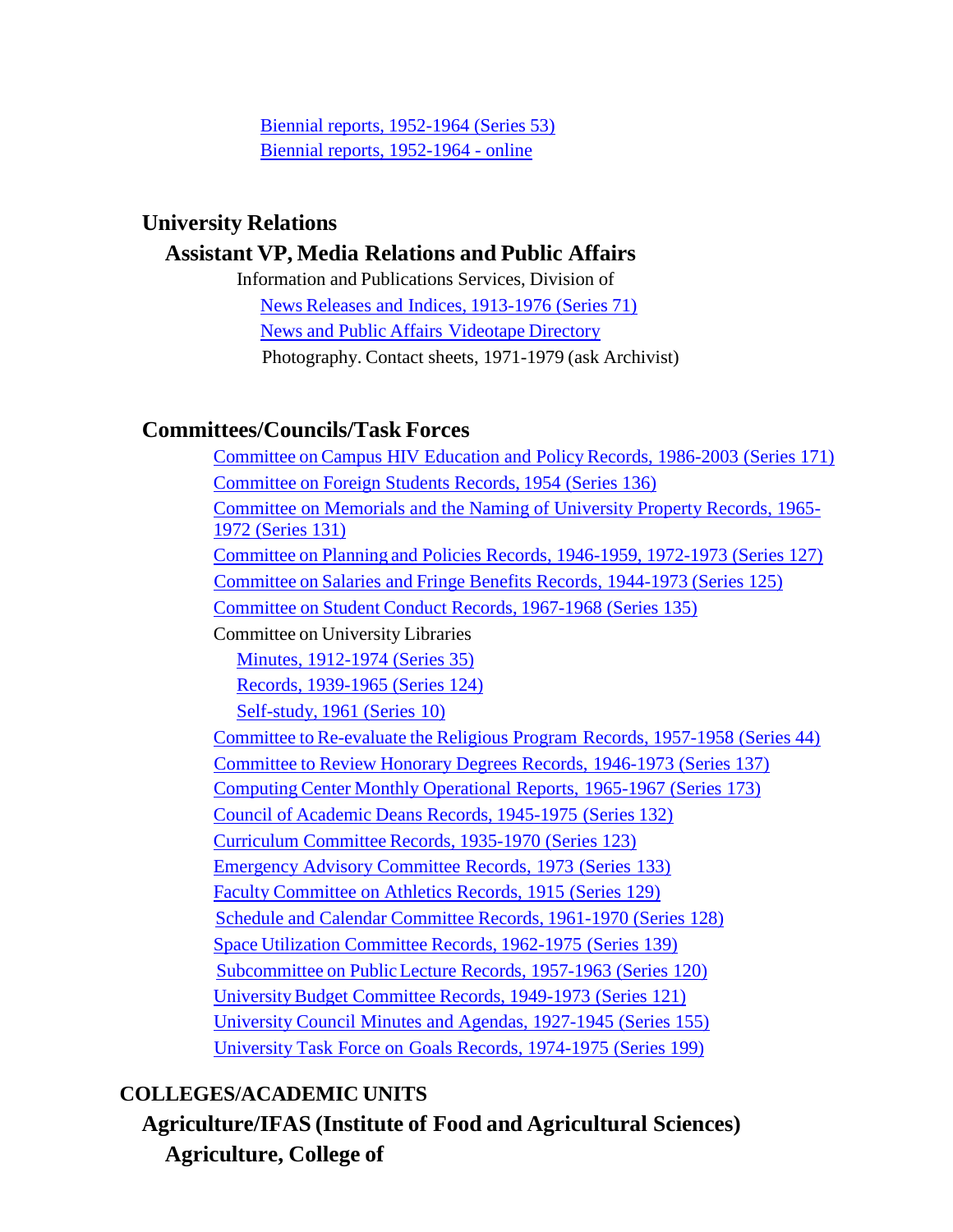College of [Agricultural](https://findingaids.uflib.ufl.edu/repositories/2/resources/916) and Life Science Records, 1910-2007 (Serie[s101\)](https://findingaids.uflib.ufl.edu/repositories/2/resources/916) McPherson, Woodrow Wilson. "IFAS and Florida [agriculture", c.1984](https://findingaids.uflib.ufl.edu/repositories/2/resources/1252) (Ms [Coll. 77\)](https://findingaids.uflib.ufl.edu/repositories/2/resources/1252) Newell, Wilmon. Papers, [1908-1935](https://findingaids.uflib.ufl.edu/repositories/2/resources/1239) (Ms Coll. 67) Rolfs, Peter Henry. [Collection, 1899-1943](https://findingaids.uflib.ufl.edu/repositories/2/resources/1244) (Ms Coll. 63)

## **Extension Service**

Extension Records, [1910-2014](https://findingaids.uflib.ufl.edu/repositories/2/resources/906) (Series 93)

4-H Youth Development

4-H Girls Club Short Course [scrapbooks, 1937-1951 \(Ms Coll. 91\)](https://findingaids.uflib.ufl.edu/repositories/2/resources/1363) Abbott, Ouida Davis. [Speeches and](https://findingaids.uflib.ufl.edu/repositories/2/resources/1240) writings, ca. 1920-1955 (Ms Coll. 68)

#### **Research**

Dean for Research Administrative [Policy Records,](https://findingaids.uflib.ufl.edu/repositories/2/resources/903) 1905-1982 (Series 90) Agricultural Experiment Station [See also Florida [Agricultural](#page-0-0) College] Office of the Director [Administrative](https://findingaids.uflib.ufl.edu/repositories/2/resources/903) policy records, 1905-1962 [Correspondence](https://findingaids.uflib.ufl.edu/repositories/2/resources/902) with the Board of Control, 1906-1936 (Series 89) [Letter books,](https://findingaids.uflib.ufl.edu/repositories/2/resources/901) 1889-1906 (Series 88) General [correspondence,](https://findingaids.uflib.ufl.edu/repositories/2/resources/900) 1889-1924 (Series 87) Bound financial records, [1891-1915](https://findingaids.uflib.ufl.edu/repositories/2/resources/831) (Series 29) Budget records, [1909-1929](https://findingaids.uflib.ufl.edu/repositories/2/resources/917) (Series 102) [Correspondence](https://findingaids.uflib.ufl.edu/repositories/2/resources/832) with federal agencies, 1911-1948 (Series 30) Branch Stations, Field [Laboratories,](https://findingaids.uflib.ufl.edu/repositories/2/resources/888) Research and Education Centers, an[dother](https://findingaids.uflib.ufl.edu/repositories/2/resources/888) field [units. Records, 1917-1971 \(Series 95\)](https://findingaids.uflib.ufl.edu/repositories/2/resources/888) Campus and state [correspondence, 1921-1947](https://findingaids.uflib.ufl.edu/repositories/2/resources/834) (Series 21) [Correspondence](https://findingaids.uflib.ufl.edu/repositories/2/resources/887) with state officials, 1937-1963 (Series 94) [Anniversary](https://findingaids.uflib.ufl.edu/repositories/2/resources/920) scrapbooks, 1938-1939 (Series 105) Becker, Raymond Brown. Papers, [1928-1974](https://findingaids.uflib.ufl.edu/repositories/2/resources/1090) (Ms Coll. 9) Belling, John. Papers, [1910-1916](https://findingaids.uflib.ufl.edu/repositories/2/resources/885) (Ms Coll. 69) Davis, George Kelso. Papers, [1943-1980](https://findingaids.uflib.ufl.edu/repositories/2/resources/1092) (Ms Coll. 024) Hume, H. Harold. [Collection, 1898-1962](https://findingaids.uflib.ufl.edu/repositories/2/resources/1238) (Ms Coll. 66) Chipley Dairy Unit [Correspondence, 1952-1971 \(Series 107\)](https://findingaids.uflib.ufl.edu/repositories/2/resources/921) Hastings Potato Investigation Laboratory, Hastings [Correspondence, 1923-1932 \(Series 109\)](https://findingaids.uflib.ufl.edu/repositories/2/resources/922)

### **Departments**

Animal Sciences Willoughby, Claude H. Papers, [1889-1919 \(Ms](https://findingaids.uflib.ufl.edu/repositories/2/resources/1242) Coll. 70) Entomology Philip Callahan [Interview,](https://ufdc.ufl.edu/AA00052498/00001) online

# **Research & Education Centers (REC)**

Seahorse KeyMarine Laboratory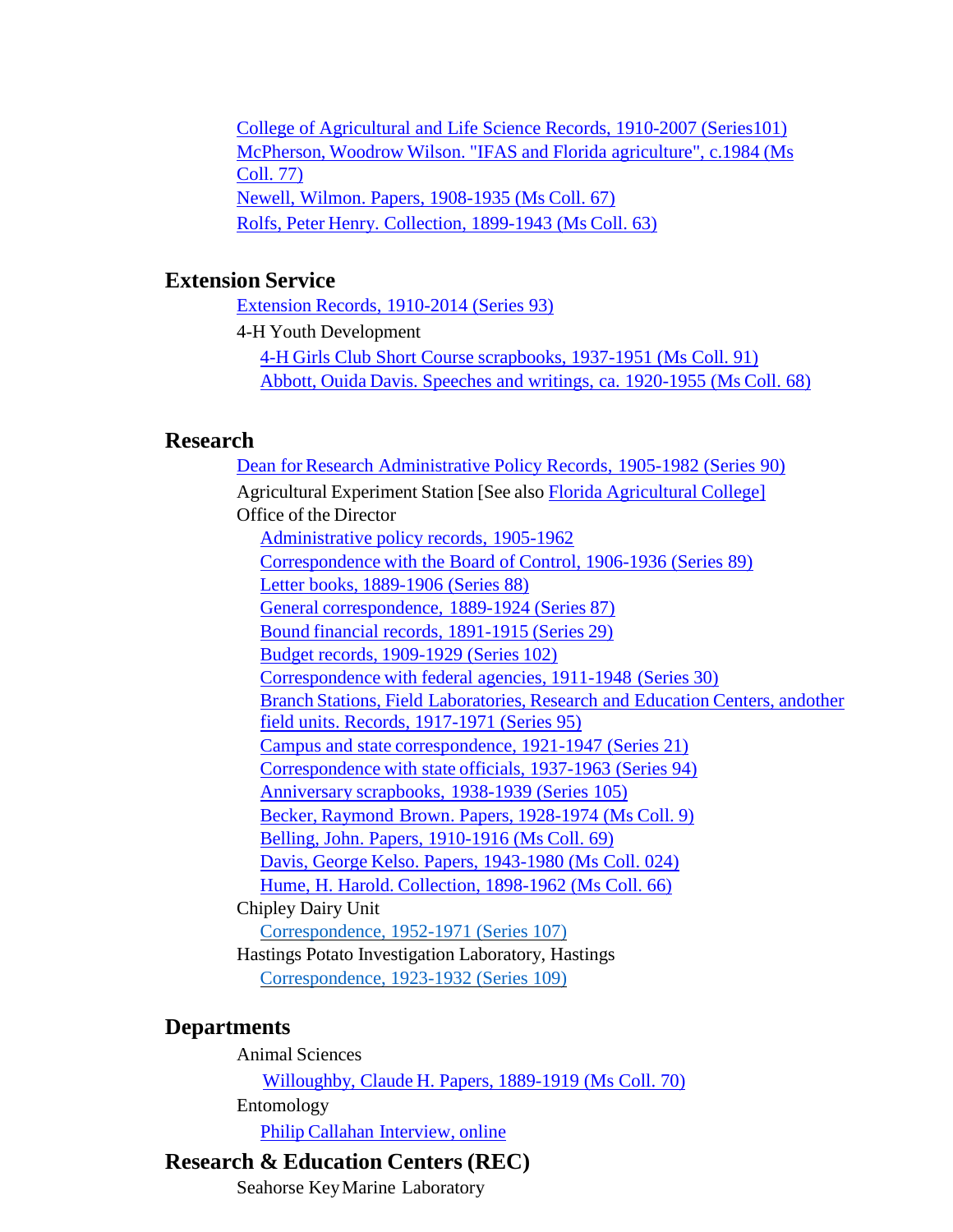Seahorse Key Marine [Laboratory](https://findingaids.uflib.ufl.edu/repositories/2/resources/1584) Records (Series 190) Welaka Preserve Reports and [correspondence, 1935-1957](https://findingaids.uflib.ufl.edu/repositories/2/resources/896) (Series 84) WhitneyLaboratory for Marine Bioscience Sonny [and Marylou](https://ufdc.ufl.edu/AA00052505/00001) Whitney Interview, 1979 online

### **Arts**

#### **Office of the Dean**

[Administrative](https://findingaids.uflib.ufl.edu/repositories/2/resources/1591) policy records, 1925-2015 (Series 193)

#### **Schools**

Art and Art History

UFDC: [UniversityGallery](https://ufdc.ufl.edu/universityarchives/ufartgalleries) catalogs, 1965 - 2015 - online

Holbrook, Hollis. [Papers, 1968-1984](https://findingaids.uflib.ufl.edu/repositories/2/resources/820) (Ms Coll. 17)

[Kerslake, Kenneth](https://findingaids.uflib.ufl.edu/repositories/2/resources/1695) Papers, 1957-1970 (Ms Coll. 152)

Williams, Hiram. [Papers, 1935-1999](https://findingaids.uflib.ufl.edu/repositories/2/resources/807) (Ms Coll. 8)

#### Music

[Music Records of the Chairman, 1948-2009 \(Series 076\)](https://findingaids.uflib.ufl.edu/repositories/2/resources/889)

Bachman, Harold B. - Band [Collection,](https://findingaids.uflib.ufl.edu/repositories/2/resources/1229) 1916-2011 (Ms Coll. 39)

Bowles, Richard W. [Manuscript music,](https://findingaids.uflib.ufl.edu/repositories/2/resources/1254) 1969 (Ms Coll. 79)

[Richards,](https://findingaids.uflib.ufl.edu/repositories/2/resources/1279) Paul. Fanatic Fanfare: A Musical Score, 2005 (Ms Coll. 118)

Udell, [Budd. Musical Scores, 1962-1978](https://findingaids.uflib.ufl.edu/repositories/2/resources/1295) (Ms Coll. 126)

DeBruyn, John William. [Instructional](https://findingaids.uflib.ufl.edu/repositories/2/resources/1222) materials, 1930-1955 (Ms Coll. 41)

#### Theatre and Dance

Florida Players Records, [1922-1995](https://findingaids.uflib.ufl.edu/repositories/2/resources/890) (Series 77)

# **Publications**

Muse [Magazine](https://ufdc.ufl.edu/UF00073862/00001)

# **Business Administration**

## **Office of the Dean**

[Administrative](https://findingaids.uflib.ufl.edu/repositories/2/resources/866) policy records, 1926-1987 (Series 48) Faculty Meeting Minutes, [1958-1986](https://findingaids.uflib.ufl.edu/repositories/2/resources/1007) (Series 143) Matherly, Walter Jeffries. Speeches and writings, [1926-1954](https://findingaids.uflib.ufl.edu/repositories/2/resources/1108) (Ms Coll. 23)

### **Publications**

Annual [Report, 2009-2010](https://ufdc.ufl.edu/UF00089849/00001) - online

Bureau of Economic and Business Research [Annual Report,](https://ufdc.ufl.edu/UF00091101/00001) 1997-2010 - online

[Public Utility Research Center: PURC Review, 2000-2006 -](https://ufdc.ufl.edu/UF00091019/00001)

[online](https://ufdc.ufl.edu/UF00091019/00001)

**Design, Construction and Planning Office of the Dean**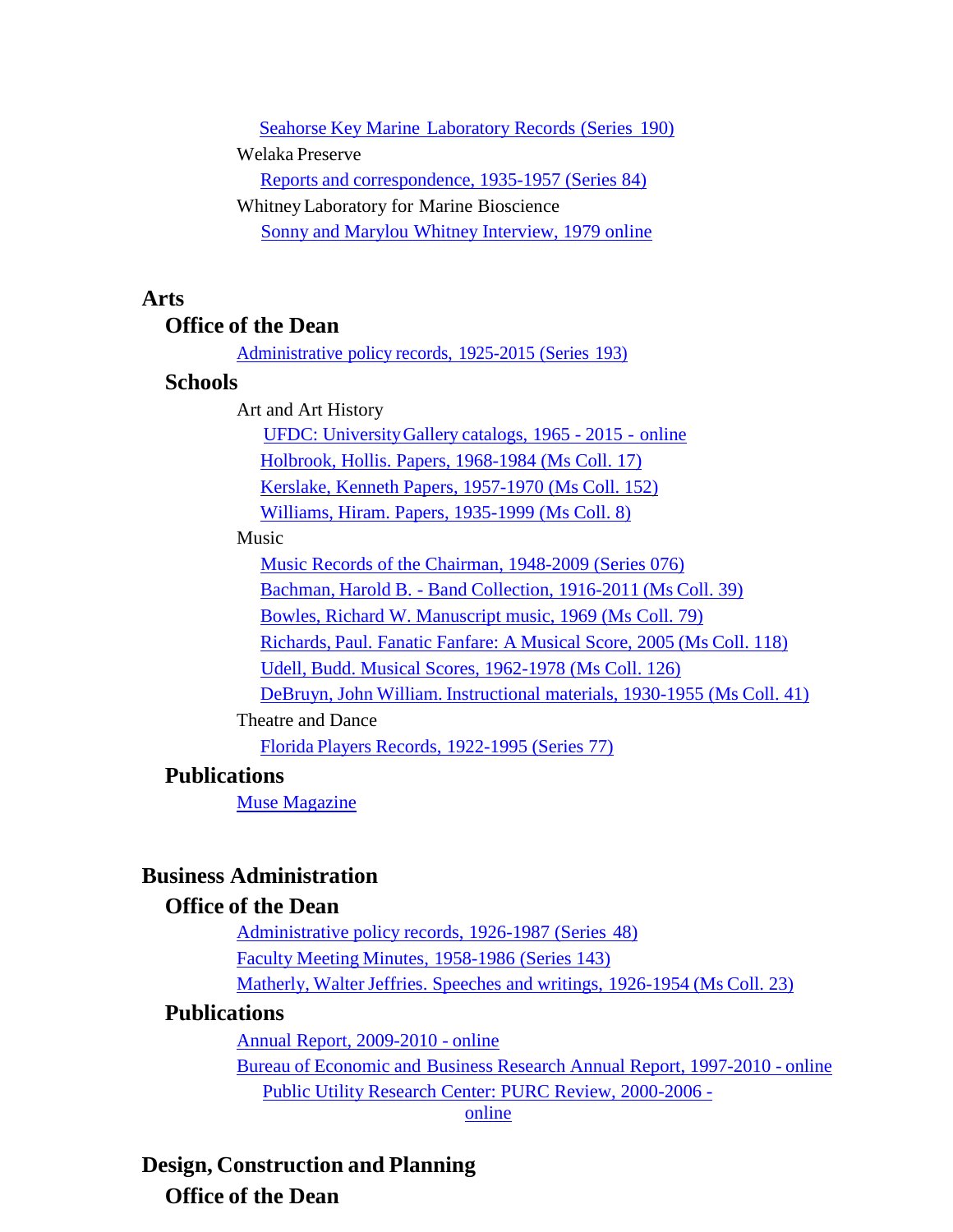#### [Administrative](https://findingaids.uflib.ufl.edu/repositories/2/resources/1035) Council minutes, 1976-2004

#### **Schools**

Architecture

Office of the Dean Administrative policy records, [1929-1978 \(Series 72\)](https://findingaids.uflib.ufl.edu/repositories/2/resources/876) Records, Department [of Architecture, 1957-1977](https://findingaids.uflib.ufl.edu/repositories/2/resources/911) (Series 73) Historic [Preservation](https://findingaids.uflib.ufl.edu/repositories/2/resources/1734) Institutes at the University of Florida Records[,1972-2013](https://findingaids.uflib.ufl.edu/repositories/2/resources/1734) [\(Series 203\)](https://findingaids.uflib.ufl.edu/repositories/2/resources/1734) Bannister, Turpin Chambers. Papers, [1939-1982](https://findingaids.uflib.ufl.edu/repositories/2/resources/1098) (Ms Coll. 4) Reeves, F. Blair. [Papers, 1960-1995](https://findingaids.uflib.ufl.edu/repositories/2/resources/1243) (Ms Coll. 57)

## **Publications**

DCP News Electronic [Newsletter,](https://ufdc.ufl.edu/UF00087048/00001) 2003-2010 - online Department of Urban and Regional Planning: [URP News,](https://ufdc.ufl.edu/UF00089085/00001) 2008 - online Historic [Preservation:](https://ufdc.ufl.edu/UF00089084/00001) PreServe UF, 2008 - online [Perspective](https://ufdc.ufl.edu/UF00076679/00001) Alumni Magazine, 2001-2008 - online School of Building [Construction:](https://ufdc.ufl.edu/UF00086628/00001) Orange & Blueprints, 2002-2011 - online ShimbergCenter for Affordable Housing Annual [Report, 1997-2008 -](https://ufdc.ufl.edu/UF00087014/00001) online ShimbergCenter for Affordable Housing [Newsletter, 1999-2008](https://ufdc.ufl.edu/UF00087009/00002) - online [Shimberg Center for Affordable Housing: State of Florida Housing, 2000-2010](https://ufdc.ufl.edu/UF00087010/00001)  [online](https://ufdc.ufl.edu/UF00087010/00001)

# **Education**

# **Office of the Dean**

Office of the Dean. [Administrative policy](https://findingaids.uflib.ufl.edu/repositories/2/resources/853) records, 1927-1969 (Series 38) Faculty minutes, [1915-1932](https://findingaids.uflib.ufl.edu/repositories/2/resources/833) (Series 31) Graduate [Committee.](https://findingaids.uflib.ufl.edu/repositories/2/resources/1038) Minutes, 1947-1971 (Series 182) Annual [Report online,](https://ufdc.ufl.edu/UF00091364/00001) 2007-2010 - online

#### **Centers**

Lastinger [Center for Learning Records, 1996-2022](https://findingaids.uflib.ufl.edu/repositories/2/resources/1772) (Series 206)

### **Publications**

co-E-News Electronic [Newsletter, 2006-2010](https://ufdc.ufl.edu/UF00086500/00001) - online [Department of Educational Administration & Policy: Leadership Ledger, 2006-](https://ufdc.ufl.edu/UF00091020/00001) [2008 -](https://ufdc.ufl.edu/UF00091020/00001) online Education [Times Magazine,](https://ufdc.ufl.edu/UF00076670/00001) 2003-2008 - online Florida Edugator, [2016-2018](https://education.ufl.edu/etc/publications/) - online Teaching, Inquiry, and Innovation Showcase, [2005-2008](https://ufdc.ufl.edu/UF00090861/00001) - online Workforce Watch, [2004-2005](https://ufdc.ufl.edu/UF00090862/00001) - online

# **Engineering Office of the Dean**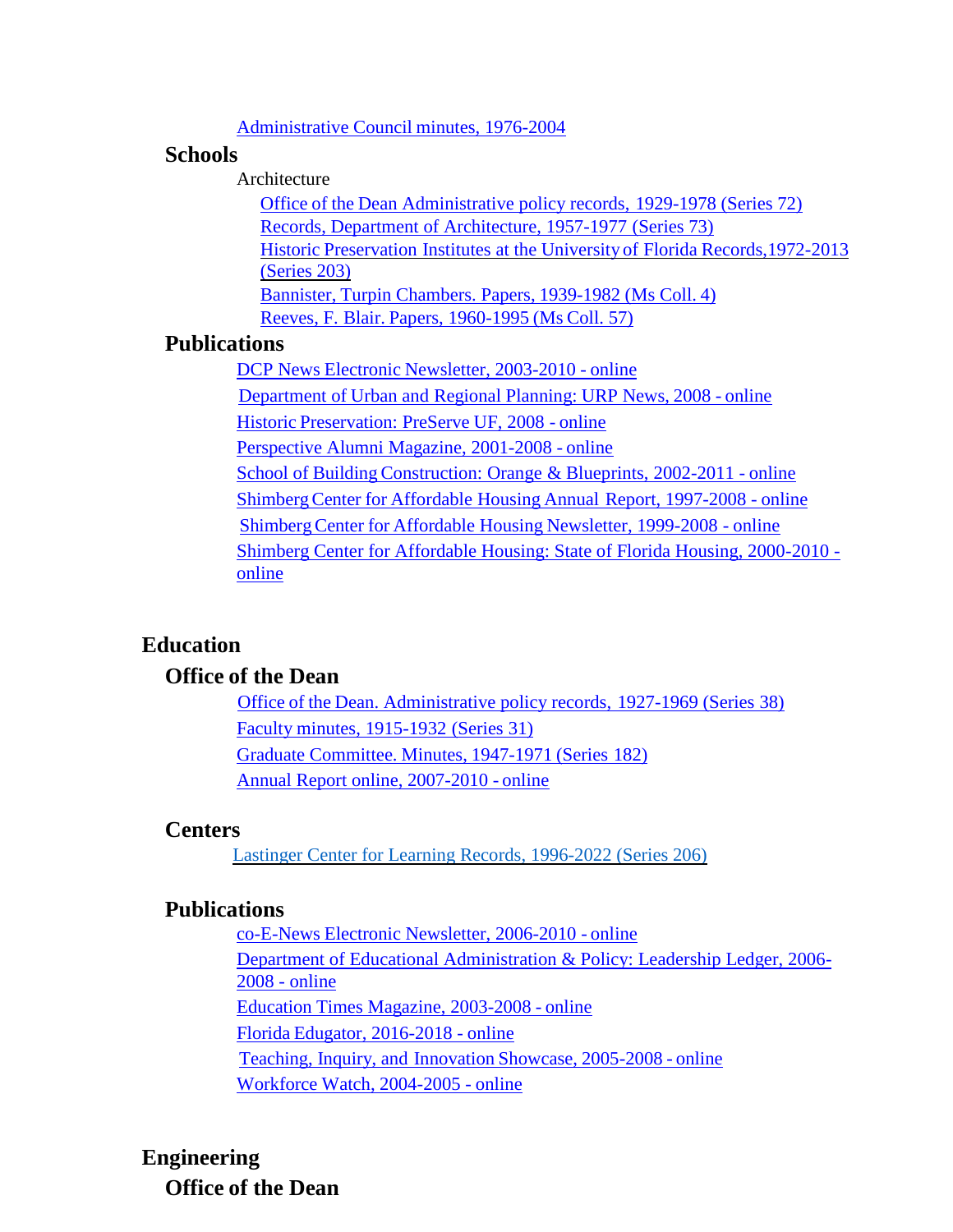[Administrative](https://findingaids.uflib.ufl.edu/repositories/2/resources/822) policy records, 1930-1973 (Series 19) Meetings of the faculty, [1910-1943;](https://findingaids.uflib.ufl.edu/repositories/2/resources/836) 197-1960; 1973 (Series 24) Erich Farber [Interview,](https://ufdc.ufl.edu/AA00052500/00001) 1979 online [Weil,Joseph. Papers, 1915-1977 \(Ms](https://findingaids.uflib.ufl.edu/repositories/2/resources/1230) Coll. 042) Benton, John Robert. Papers, [1905-1921](https://findingaids.uflib.ufl.edu/repositories/2/resources/1231) (Ms Coll. 43) Fearn, [Richard](https://findingaids.uflib.ufl.edu/repositories/2/resources/1275) L. Papers, 2003 (Ms Coll. 116) Barney Capehart [Interview,](https://ufdc.ufl.edu/AA00052508/00001) 1979 online

Engineering and Industrial Experiment Station Office of the [Director. Records,](https://findingaids.uflib.ufl.edu/repositories/2/resources/808) 1919-1964 (Series 9) Project files, [1943-1957](https://findingaids.uflib.ufl.edu/repositories/2/resources/830) (Series 26)

Environmental Engineering

Odum, Howard T. Papers, [1935-2003.](https://findingaids.uflib.ufl.edu/repositories/2/resources/1304) (Ms Coll. 130)

# **Department of Civil and Coastal Engineering**

Dept. of Civil and Coastal [Engineering](https://findingaids.uflib.ufl.edu/repositories/2/resources/1731) Records, 1960-1962. (Series 202)

# **Publications**

Center for [Environmental](https://ufdc.ufl.edu/UF00091049/00001) Policy Report, 2005 - online Center for Multimodal Solutions for [Congestion Mitigation](https://ufdc.ufl.edu/UF00087016/00001) Annual Report, [2007-2009](https://ufdc.ufl.edu/UF00087016/00001) - online [Center for Multimodal Solutions for Congestion Mitigation Newsletter, 2007-](https://ufdc.ufl.edu/UF00087017/00001) [2011 -](https://ufdc.ufl.edu/UF00087017/00001) online Civil & Coastal Engineering Newsletter, [2002-2007 -](https://ufdc.ufl.edu/UF00090039/00001) online [Department of Electrical and Computer Engineering ECE News, 1996 -](https://ufdc.ufl.edu/UF00091053/00001) 2009 [online](https://ufdc.ufl.edu/UF00091053/00001) Florida Engineer Magazine, [2003-2010 -](https://ufdc.ufl.edu/UF00076208/00017) online Major Analytical [Instrumentation](https://ufdc.ufl.edu/UF00091100/00001) Center Newsletter, 2002-2004 - online Mathematical [Programming](https://ufdc.ufl.edu/UF00090046/00001) Society: Optima, 2008-2011 - online McTrans Moving [Technology](https://ufdc.ufl.edu/UF00078185/00001) Newsletter, 1996-2011 - online

# **General Extension Division**

General Extension Division records, [1919-1972](https://findingaids.uflib.ufl.edu/repositories/2/resources/892) (Series 79) General [Extension Division Study](https://findingaids.uflib.ufl.edu/repositories/2/resources/1374) Materials. 1928 (Ms Coll. 123) Riley, Bert Clair and Ruth Lemon. Papers, [1918-1963](https://findingaids.uflib.ufl.edu/repositories/2/resources/1101) (Ms Coll. 11)

# **Health and Human Performance**

# **Office of the Dean**

College of Health and Human [Performance](https://findingaids.uflib.ufl.edu/repositories/2/resources/1678) Records (Series 115)

# **Publications**

Living Well [Newsletter](https://ufdc.ufl.edu/UF00087248/00001) - online [Performance](https://ufdc.ufl.edu/UF00076674/00001) Magazine, 1991-2006 - online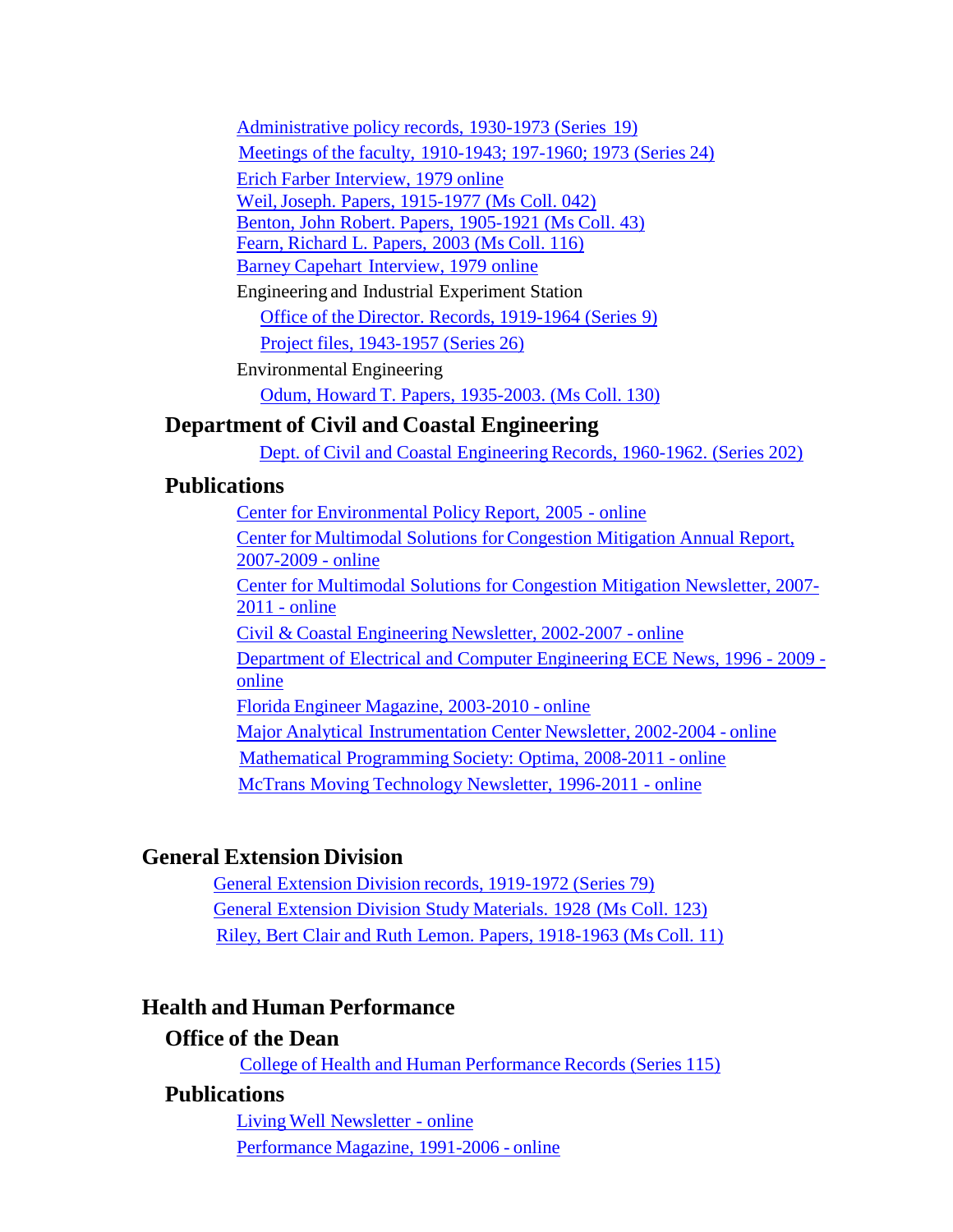# **Journalism and Communication Office of the Dean**

[Administrative](https://findingaids.uflib.ufl.edu/repositories/2/resources/865) policy records, 1929-2011 (Series 047) Emig, Elmer J. Papers, [1929-1955](https://findingaids.uflib.ufl.edu/repositories/2/resources/1107) (Ms Coll. 22) Weimer, Rae O. [Interview, 1993 \(Ms](https://findingaids.uflib.ufl.edu/repositories/2/resources/1260) Coll. 86) Ralph L. Lowenstein [Papers, 1949-2011](https://findingaids.uflib.ufl.edu/repositories/2/resources/1549) (MS Coll. 142) Ralph L. [Lowenstein](https://ufdc.ufl.edu/AA00052537/00001) Interview, 1984 online

# **Media Properties**

WRUF - Radio

Program materials, [1928-1957](https://findingaids.uflib.ufl.edu/repositories/2/resources/1417) (Series 68) "Point of View" [Mike Gannon](https://ufdc.ufl.edu/universityarchives/info/sound) interviews Bill Sabis [Interview,](https://ufdc.ufl.edu/AA00052510/00001) 1980 online

#### WUFT-TV/DT

"Conversation" Collection of Mike [Gannon interviews](https://findingaids.uflib.ufl.edu/repositories/2/resources/1064) (Ms Coll. 28) ["Conversation"](https://ufdc.ufl.edu/gannon/all) - online

#### **Law**

# **Office of the Dean**

[Administrative](https://findingaids.uflib.ufl.edu/repositories/2/resources/861) policy records, 1915-1971 (Series 41) Faculty [Committee.](https://findingaids.uflib.ufl.edu/repositories/2/resources/858) Minutes, 1911-1970 (Series 45) Student register, [1917-1922](https://findingaids.uflib.ufl.edu/repositories/2/resources/863) (Series 43) Clippings, [1939-1973](https://findingaids.uflib.ufl.edu/repositories/2/resources/862) (Series 42) University of Florida Law Review records, [1948-1962 \(Series](https://findingaids.uflib.ufl.edu/repositories/2/resources/881) 64) Mautz, Robert B. Papers, [1949-1962](https://findingaids.uflib.ufl.edu/repositories/2/resources/1106) (MS Coll. 21) Trusler, HarryR. Speeches, lectures, and writings, [ca.1915-1948](https://findingaids.uflib.ufl.edu/repositories/2/resources/1093) (MS Coll. 25) John Marshall Bar Association. [Publications,](https://findingaids.uflib.ufl.edu/repositories/2/resources/1315) 1944-1966 (Ms Coll. 47)

# **Publications**

FlaLaw [Online, 2000-2010](https://ufdc.ufl.edu/UF00072281/00001) - online Florida [Legislative Review,](https://ufdc.ufl.edu/UF00088827/00001) 2004-2011 - online [Prospectus,](https://ufdc.ufl.edu/UF00090518/00001) 2003-2010 - online Report from the Faculty, [2005-2009](https://ufdc.ufl.edu/UF00090517/00001) - online UF Law Magazine, [2002-2011](https://ufdc.ufl.edu/UF00072634/00001) - online UF Law eNews, [2006-2012](http://info.uff.ufl.edu/Law/Newsletter/)

# **Liberal Arts and Sciences**

# **Office of the Dean**

[Administrative](https://findingaids.uflib.ufl.edu/repositories/2/resources/874) policy records, 1918-1968 (Series 61) [Meetings of](https://findingaids.uflib.ufl.edu/repositories/2/resources/882) the faculty. Minutes, 1910-1974 (Series 65)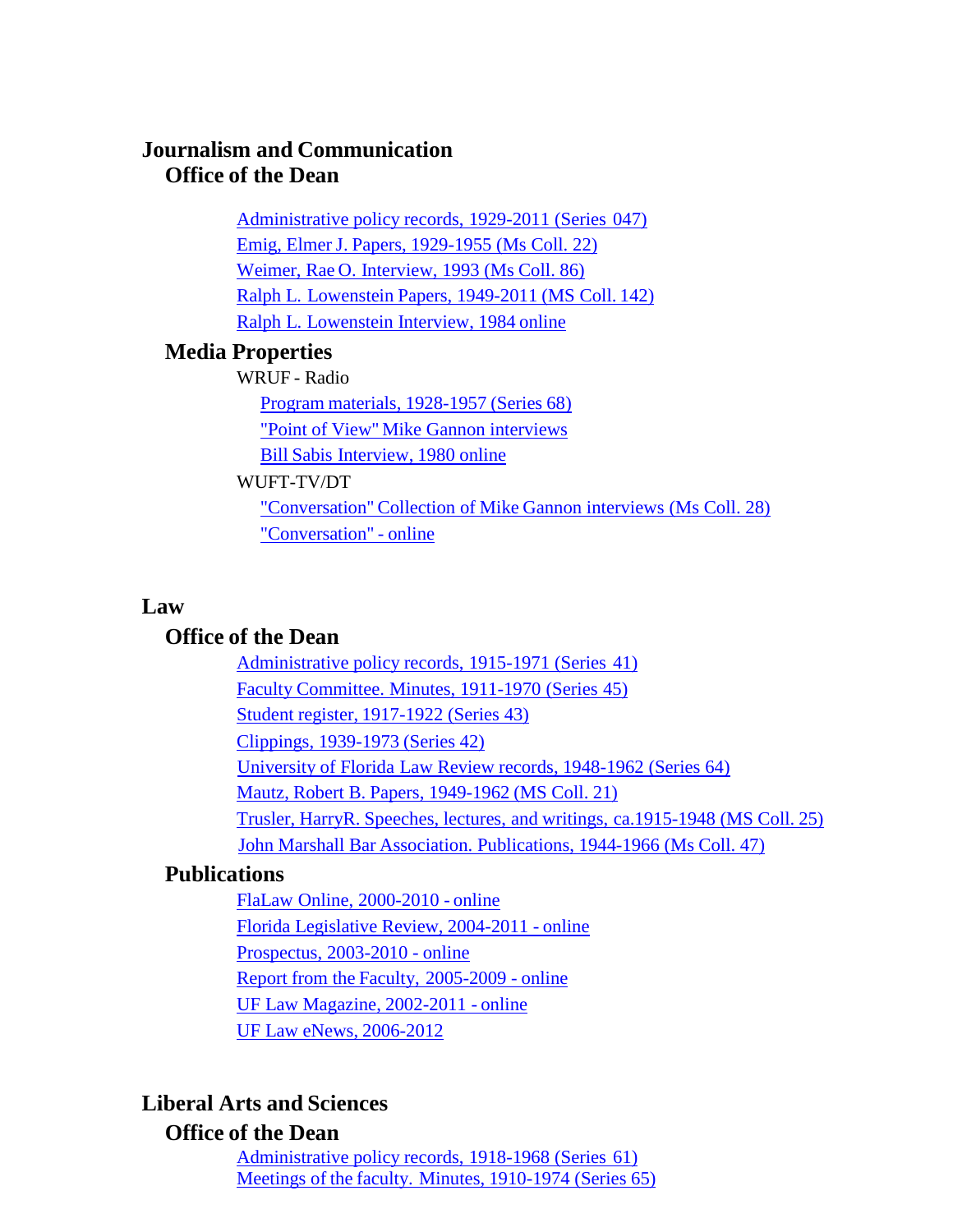Minutes and Agendas for Department Chair [Meetings, 1967-1974](https://findingaids.uflib.ufl.edu/repositories/2/resources/883) (Series 66)

# **Academic Units**

| Accounting                                                                    |
|-------------------------------------------------------------------------------|
| Simmons, John Papers, 1976-1994 (Ms Coll. 158)                                |
| Anthropology                                                                  |
| Wagley, Charles. Papers, 1937-1965 (Ms Coll. 2)                               |
| Biology                                                                       |
| Botany Department Records, 1957-1976 (Series 92)                              |
| Hussey, Roland Fountain. Papers, 1924-1963 (Ms Coll. 85)                      |
| Chemistry                                                                     |
| Records, 1956-1965 (Series 154)                                               |
| <b>Chemistry and Pharmacy Time Capsule, 1926 (Series 145)</b>                 |
| English                                                                       |
| Records of the Chair, 1936-1971 (Series 62)                                   |
| Little, Wilbert Alva. "Reminiscences, 1880-1930" (Ms Coll. 27)                |
| Murphree, Albert Alexander ("Waddy"). Papers, ca. 1934-1974 (Ms Coll. 51)     |
| Warfel, Harry Redcay. Papers, 1957-1962 (Ms Coll. 31)                         |
| Kevin McCarthy Interview, 1977 online                                         |
| William Childers Interview, 1979 online                                       |
| Kent Beyette Interview, 1979 online                                           |
| Geography                                                                     |
| Records of the Chairman, 1946-1970 (Series 67)                                |
| Crist, Raymond E. Papers, 1929-1970 (Ms Coll. 49)                             |
| Geology                                                                       |
| KellyBrooks Interview, online                                                 |
| History                                                                       |
| Carleton, William Graves. Papers, 1918-1982 (Ms Coll. 7)                      |
| Hanna, Paul L. Papers, 1931-1972. (Ms Coll. 120)                              |
| David Chalmers Interview, 1979 online                                         |
| William Woodruff Interview, 1978 online                                       |
| Mathematics                                                                   |
| Keppel, Herbert Govert. Journals, 1892-1898 (Ms Coll. 3)                      |
| Philosophy                                                                    |
| Megill, Kenneth A. Papers, 1967-1973 (Ms Coll. 10)                            |
| Physics                                                                       |
| Wood, Frank Bradshaw. Papers, 1936-1981 (Ms Coll. 115)                        |
| Volney Wilson Interview, 1979 online                                          |
| <b>Political Science</b>                                                      |
| <b>Public Administration Clearing Service Records, 1948-1965 (Series 063)</b> |

Dauer, Manning Julian. Papers, [1900-1987](https://findingaids.uflib.ufl.edu/repositories/2/resources/1094) (Ms Coll. 26)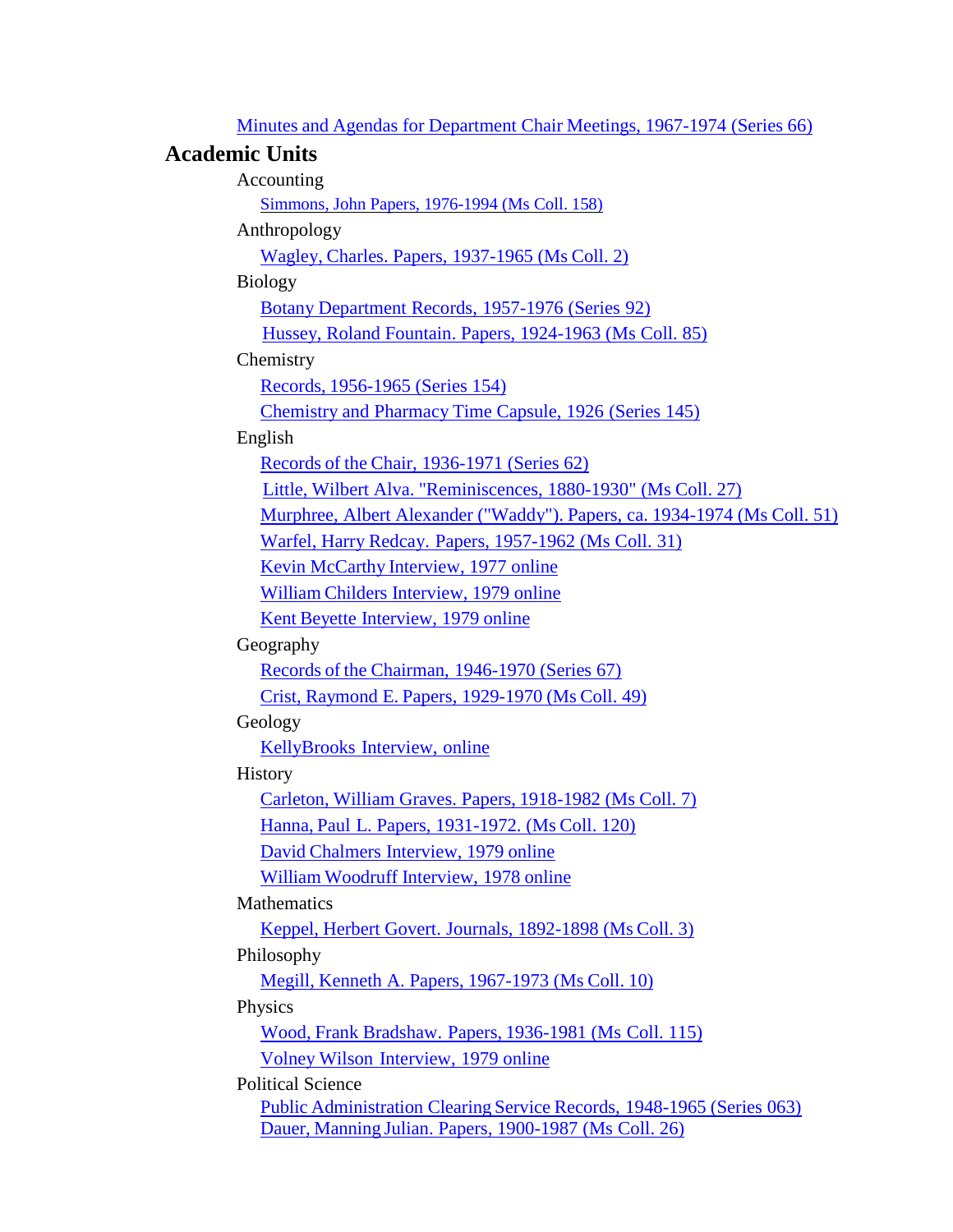William G. Munselle [Interview,](https://ufdc.ufl.edu/AA00052494/00001) 1976 online

Psychology

Religion

Records, [1955-1986](https://findingaids.uflib.ufl.edu/repositories/2/resources/885) (Series 69)

[University Religious Association. Religion-in-Life Week. Records, 1947-](https://findingaids.uflib.ufl.edu/repositories/2/resources/1312) 1969 [\(Ms Coll. 33\)](https://findingaids.uflib.ufl.edu/repositories/2/resources/1312)

University Religious Association. Records, [1948-1973 \(Ms](https://findingaids.uflib.ufl.edu/repositories/2/resources/1313) Coll. 34)

Hiers, Richard H. [Papers, 1960-2003.](https://findingaids.uflib.ufl.edu/repositories/2/resources/1224) (Ms Coll. 32)

Social Sciences Division (Also Social Sciences Council and Social Sciences Institute)

Office of the Director Records, [1960-1975](https://findingaids.uflib.ufl.edu/repositories/2/resources/855) (Series 40)

[Bristol, Lucius Moody.](https://findingaids.uflib.ufl.edu/repositories/2/resources/1225) Papers, 1940-1946 (Ms Coll. 35)

#### Sociology

Pace, Carrie. "Politics and housing: A [social historyof](https://findingaids.uflib.ufl.edu/repositories/2/resources/1246) low income housing for the elderly, 1955-1988" [\(Manuscript Collection 65\)](https://findingaids.uflib.ufl.edu/repositories/2/resources/1246)

Smith, Thomas Lynn. Papers, 1952; [1975-1976](https://findingaids.uflib.ufl.edu/repositories/2/resources/1103) (Ms Coll. 15)

Speech

Records of the chairman, [1930-1954](https://findingaids.uflib.ufl.edu/repositories/2/resources/886) (Series 70)

Zoology

Carr, [Archie Fairly. Papers,](https://findingaids.uflib.ufl.edu/repositories/2/resources/1124) 1907-1987 (Ms Coll. 30)

Carr, Archie Fairly, Jr. [Supplemental](https://findingaids.uflib.ufl.edu/repositories/2/resources/1125) Papers, 1938-1987 (Ms Coll. 30a)

### **Interdepartmental Centers**

Center for Latin American Studies (Institute of Inter-American Affairs and the School of Inter-American Studies)

Office of the [Director, Records,](https://findingaids.uflib.ufl.edu/repositories/2/resources/1675) 1928-1977 (Series 23)

Macaulay, Neill. [Collection, 1954-2005](https://findingaids.uflib.ufl.edu/repositories/2/resources/1305) (Ms Coll. 133)

Center for Gender, Sexualities, and Women's Studies Research

[Thompson, Irene.](https://findingaids.uflib.ufl.edu/repositories/2/resources/1104) Papers, 1964-1985. (Ms Coll. 16)

Center for Jewish Studies

Center for Jewish Studies at the University of Florida [Records, 1973-1980](https://findingaids.uflib.ufl.edu/repositories/2/resources/1761) [\(Series](https://findingaids.uflib.ufl.edu/repositories/2/resources/1761) 204)

Latin American Language and Area Center

Office of the Director. Records, [1961-1968](https://findingaids.uflib.ufl.edu/repositories/2/resources/873) (Series 60)

Urban and Regional PlanningCenter

Office of the [Director. Records,](https://findingaids.uflib.ufl.edu/repositories/2/resources/912) 1967-1975 (Series 74)

#### **Programs**

African American Studies Program

[African American Studies Program Records, 1969-1996 \(Bulk: 1969-1973\)](https://findingaids.uflib.ufl.edu/repositories/2/resources/1670) [\(Series](https://findingaids.uflib.ufl.edu/repositories/2/resources/1670) 198)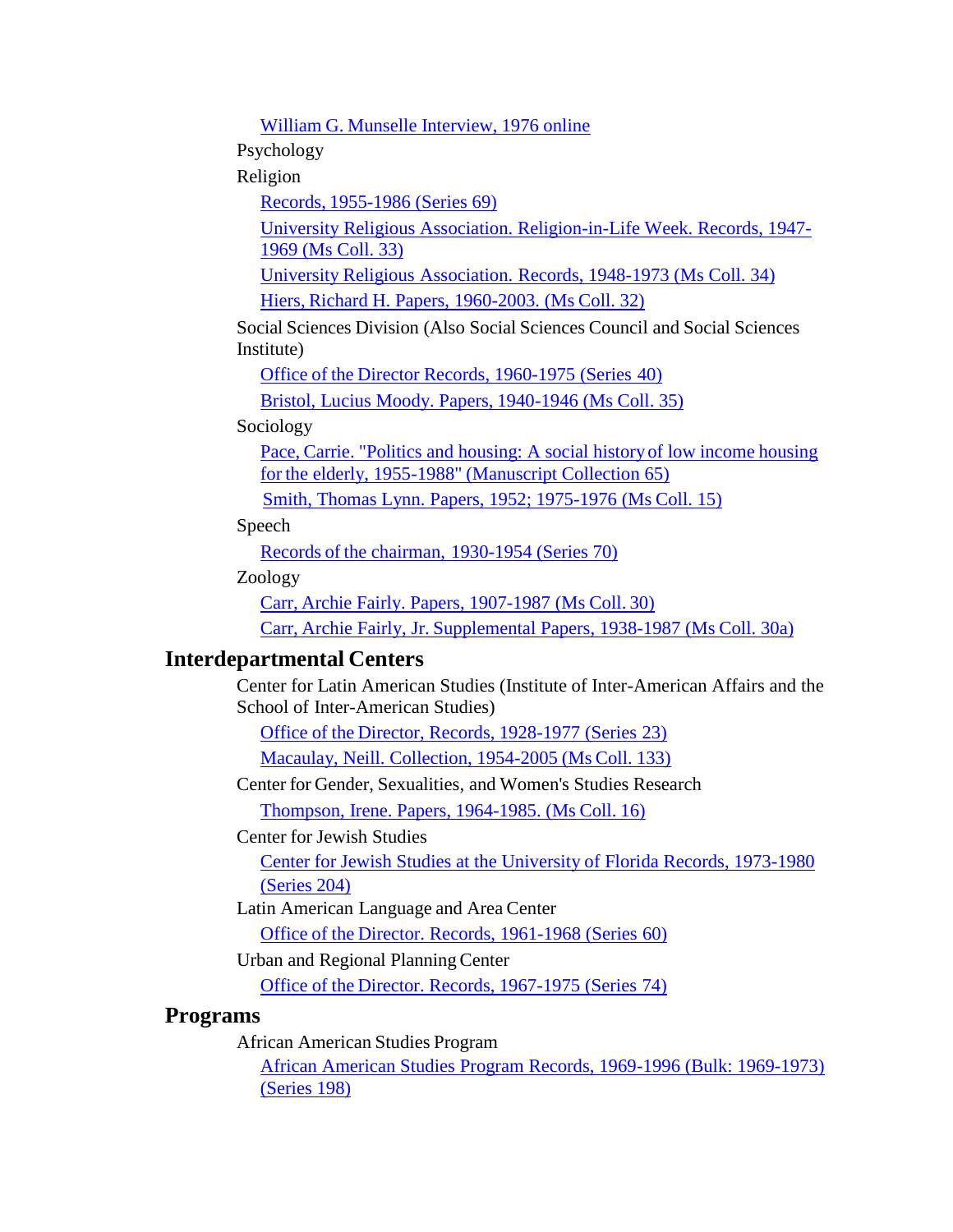Samuel Proctor Oral HistoryProgram

Proctor, Samuel [Collection,](https://findingaids.uflib.ufl.edu/repositories/2/resources/1460) 1947-1995 (Ms Coll. 135) Proctor, Samuel [Interview,](https://ufdc.ufl.edu/AA00052555/00001) 1985 online

# **CLAS Publications**

Alumni CLAS Notes, [2001-2010](https://ufdc.ufl.edu/UF00073686/00026) - online Center for [African Studies:](https://ufdc.ufl.edu/UF00075548/00009) Irohin, 1999-2006 - online Center for African Studies Research Report, [2008-2012](https://ufdc.ufl.edu/AA00001494/00001) - online Center for [European Studies:](https://ufdc.ufl.edu/UF00086424/00001) CES Gazette, 2004-2011 - online Center for Medieval and Early Modern [Studies: Chronicae,](https://ufdc.ufl.edu/UF00090044/00001) 2006 - online Center for Women's Studies and Gender Research: News and Views, [2001-2012](https://ufdc.ufl.edu/UF00088892/00001) - [online](https://ufdc.ufl.edu/UF00088892/00001) CLAS Notes, [1997-2006](https://ufdc.ufl.edu/UF00073682/00100) - online Department of [Anthropology](https://ufdc.ufl.edu/UF00083823/00001) Newsletter, 1986-2011 - online [Department of Chemistry: Chemical Bond Brochure & Newsletter, 2004-2010](https://ufdc.ufl.edu/UF00090512/00001)  [online](https://ufdc.ufl.edu/UF00090512/00001) [Department of Criminology, Law and Society: Criminal Gator, 2001-2008](https://ufdc.ufl.edu/UF00086457/00001)  [online](https://ufdc.ufl.edu/UF00086457/00001) Department of Political Science: Partisan [Newsletter, 2002-2010](https://ufdc.ufl.edu/UF00090516/00001) - online [Department of Romance Languages and Literatures: RLL Newsletter, 2002-](https://ufdc.ufl.edu/UF00086499/00001) [2005 -](https://ufdc.ufl.edu/UF00086499/00001) online English Language Institute: [ELIStudent](https://ufdc.ufl.edu/UF00089997/00001) Voices, 1999-2011 - online English Language Institute: [ELIWeekly,](https://ufdc.ufl.edu/UF00089998/00001) 2006-2012 - online Florida [Physics News,](https://ufdc.ufl.edu/UF00086456/00001) 2004-2006 - online History [Department: Alpata:](https://ufdc.ufl.edu/UF00090930/00001) A Journal of History, 2004-2012 [online](https://ufdc.ufl.edu/UF00090930/00001) [ImageTexT,](http://imagetext.english.ufl.edu/) 2004-2019 - online Latin American Business [Environment](https://ufdc.ufl.edu/UF00080531/00001) Report. 2006-2010 - online [Latinamericanist](https://ufdc.ufl.edu/UF00066464/00001) Newsletter, 2005-2011 - online Physics [Department:](https://ufdc.ufl.edu/UF00086455/00001) PROTON Newsletter, 2007-2009 - online Samuel Proctor Oral History [Program:](https://ufdc.ufl.edu/UF00091055/00001) History Speaks: Samuel Proctor Oral History Program [News, 2009](https://ufdc.ufl.edu/UF00091055/00001) - online Spanish & Portuguese [Studies News,](https://ufdc.ufl.edu/UF00090924/00001) 2008-2010 - online

# **Libraries**

# **Office of the Dean/ Director**

[Administrative](https://findingaids.uflib.ufl.edu/repositories/2/resources/807) policy records, 1911-1979 (Series 8) Asst. Director for Special Services. Records, [1974-1984](https://findingaids.uflib.ufl.edu/repositories/2/resources/810) (Series 7) Department Head Meeting minutes, 1949-1963 [\(Series 167\)](https://findingaids.uflib.ufl.edu/repositories/2/resources/1027) Permanent Donor files, [1942-1959](https://findingaids.uflib.ufl.edu/repositories/2/resources/850) (Series 34) Reports, [1924-1968](https://findingaids.uflib.ufl.edu/repositories/2/resources/820) (Series 17) Self-study of the [Committee](https://findingaids.uflib.ufl.edu/repositories/2/resources/809) on University Libraries records, 1961 (Series 10)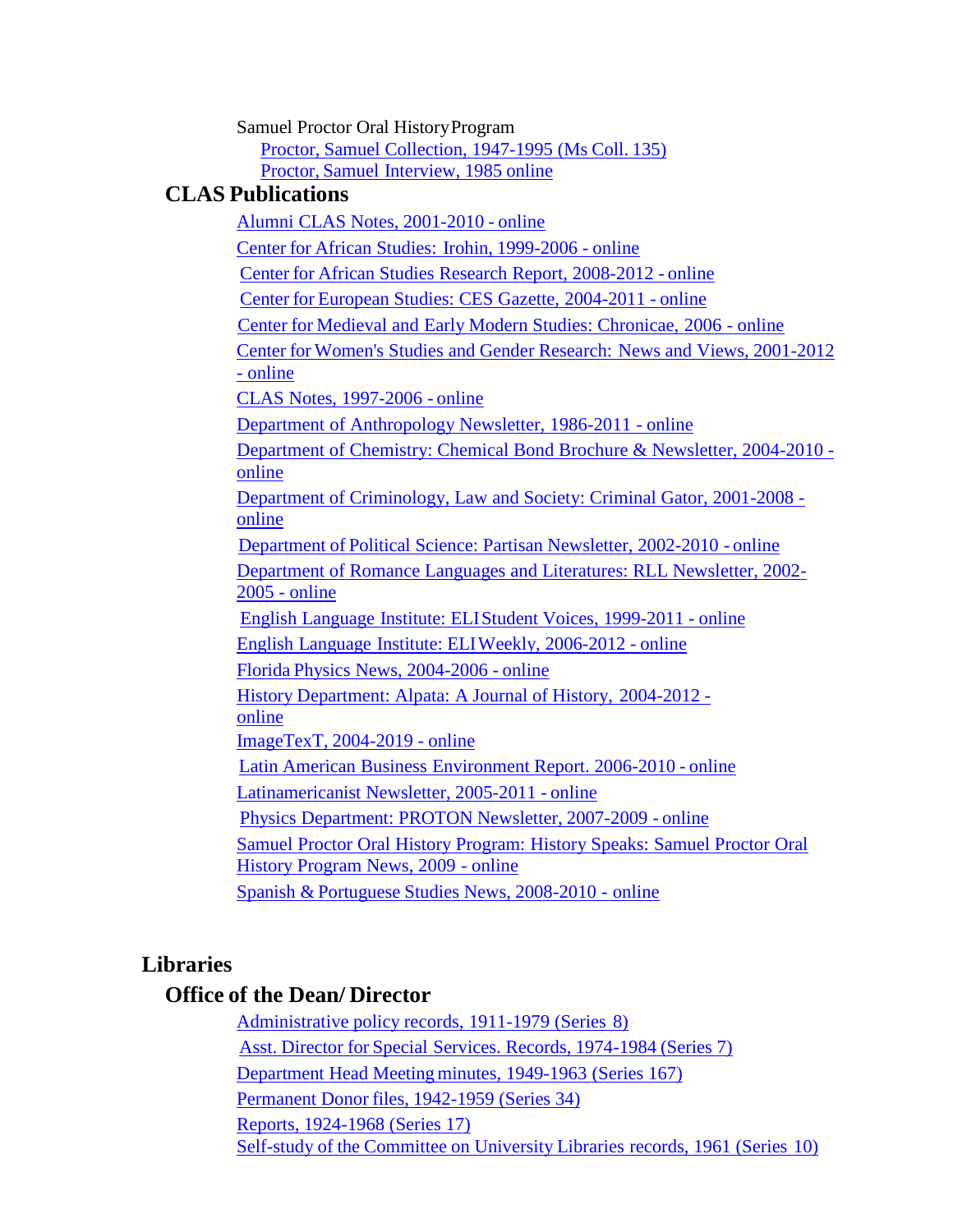Accession records, [1912-1941](https://findingaids.uflib.ufl.edu/repositories/2/resources/819) (Series 16) [Circulation](https://findingaids.uflib.ufl.edu/repositories/2/resources/852) records, 1906-1969 (Series 33) Price Libraryof Judaica records, [1972-1984 \(Series](https://findingaids.uflib.ufl.edu/repositories/2/resources/805) 5) Baldwin, Ruth M. Papers, [1938-1990](https://findingaids.uflib.ufl.edu/repositories/2/resources/1247) (Ms Coll. 80)

### **Publications**

Chapter One: a [Newsletter for](https://ufdc.ufl.edu/UF00017068/00001) Friends of the University of Florida [Libraries,1995-2017](https://ufdc.ufl.edu/UF00017068/00001) - online Howe Society [Newsletter,](https://ufdc.ufl.edu/UF00017113/00001) 1986-2007 - online Library News: for Faculty of the University of Florida, [1998-2012](https://ufdc.ufl.edu/UF00017067/00001) - online News from the [Source, 2018 -](https://ufdc.ufl.edu/IR00010471/00001) online

# **Museums**

## **Harn Museum of Art**

Samuel P. Harn Museum of Art

Records, [1985-2010 \(bulk:](https://findingaids.uflib.ufl.edu/repositories/2/resources/1037) 1985-1990) (Series 176)

Annual [Reports, 2008-2016](http://www.harn.ufl.edu/publications) - online

#### **Florida Museum of Natural History**

King, F. Wayne Field Notebook [Collection,](https://findingaids.uflib.ufl.edu/repositories/2/resources/1754) 1956-2003 (Ms Coll. 157)

#### **Publications**

Florida Museum of Natural History: Friends of the Randell [Research Center](https://ufdc.ufl.edu/UF00090510/00001) Newsletter, [2002-2011 -](https://ufdc.ufl.edu/UF00090510/00001) online

#### **Pharmacy**

# **Office of the Dean**

[Administrative](https://findingaids.uflib.ufl.edu/repositories/2/resources/999) Policy Records, 1913-1981 (Series 153) Time Capsule (also for College of [Chemistry\),](https://findingaids.uflib.ufl.edu/repositories/2/resources/1009) 1926 (Series 145)

#### **Public Health and Health Professions**

[College of Public Health and Health Professions Records, 1963 February 14-15](https://findingaids.uflib.ufl.edu/repositories/2/resources/1666) [\(Series](https://findingaids.uflib.ufl.edu/repositories/2/resources/1666) 197)

# **University College**

## **Office of the Dean**

Historical files, [1934-1989](https://findingaids.uflib.ufl.edu/repositories/2/resources/872) (Series 056) [Instructional](https://findingaids.uflib.ufl.edu/repositories/2/resources/878) materials, 1935-1970 (Series 059) Policy and Executive [Committees.](https://findingaids.uflib.ufl.edu/repositories/2/resources/877) Minutes, 1962-1974 (Series 058)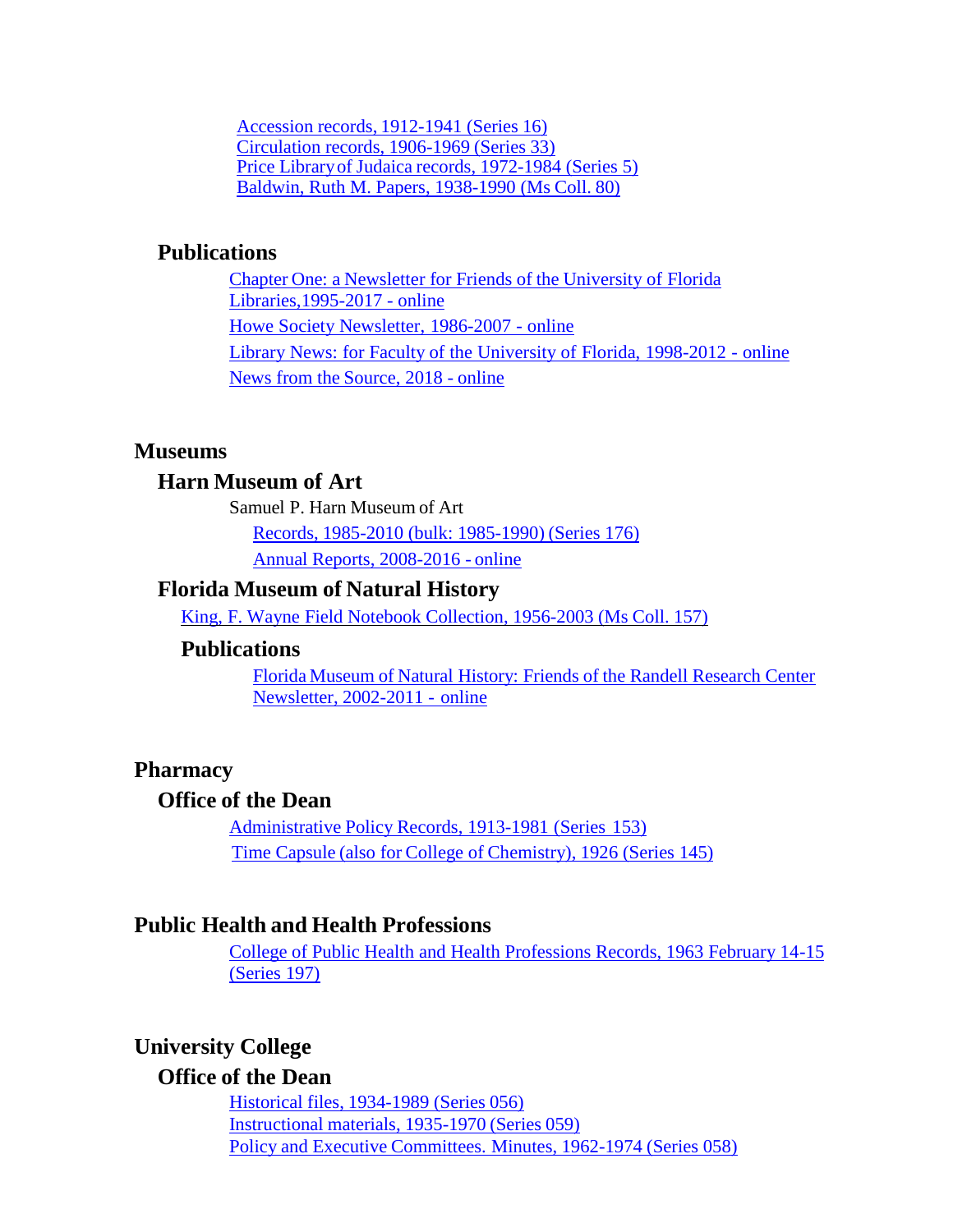#### **American Institutions Department**

American [Institutions.](https://findingaids.uflib.ufl.edu/repositories/2/resources/860) Records of the Chairman, 1955-1969 (Series 057)

#### **RELATED UNIVERSITY ARCHIVES COLLECTIONS**

## **Faculty/Student Papers**

Abbott, Ouida Davis. Speeches and writings, ca. [1920-1955](https://findingaids.uflib.ufl.edu/repositories/2/resources/1240) (Ms Coll. 68) Anderson, James Nesbitt. [Papers, 1885-1911](https://findingaids.uflib.ufl.edu/repositories/2/resources/1123) (Ms Coll. 29) Appledorf, Howard. Papers, 1968-1983 [\(Manuscript Collection](https://findingaids.uflib.ufl.edu/repositories/2/resources/1237) 56) [Arnold, Lillian and Erdman West Manuscript for "The Native Trees of Florida", 1940-1978](https://findingaids.uflib.ufl.edu/repositories/2/resources/1602) [\(Ms Coll. 145\)](https://findingaids.uflib.ufl.edu/repositories/2/resources/1602) Bachman, Harold B. - Band [Collection,](https://findingaids.uflib.ufl.edu/repositories/2/resources/1229) 1916-2011 (Ms Coll. 39) [Baldwin, Ruth M. Papers, 1938-1990 \(Ms Coll. 80\)](https://findingaids.uflib.ufl.edu/repositories/2/resources/1247) [Bannister, Turpin Chambers. Papers, 1939-1982 \(Ms Coll. 4\)](https://findingaids.uflib.ufl.edu/repositories/2/resources/1098) Beaty, [Robert C. Papers,](https://findingaids.uflib.ufl.edu/repositories/2/resources/1258) 1921-1962 (Ms Coll. 95) Becker, Raymond Brown. Papers, [1928-1974](https://findingaids.uflib.ufl.edu/repositories/2/resources/1090) (Ms Coll. 9) Belling, [John. Papers, 1910-1916](https://findingaids.uflib.ufl.edu/repositories/2/resources/1241) (Ms Coll. 69) [Benton, John Robert. Papers, 1905-1921 \(Ms Coll. 43\)](https://findingaids.uflib.ufl.edu/repositories/2/resources/1231) Bowles, Richard W. [Manuscript](https://findingaids.uflib.ufl.edu/repositories/2/resources/1254) music, 1969 (Ms Coll. 79) Brady, Marna V. Papers, [1908-1984 \(Ms](https://findingaids.uflib.ufl.edu/repositories/2/resources/1293) Coll. 122) [Bristol, Lucius Moody. Papers, 1940-1946 \(Ms](https://findingaids.uflib.ufl.edu/repositories/2/resources/1225) Coll. 35) [Carleton, William Graves. Papers, 1918-1982 \(Ms Coll. 7\)](https://findingaids.uflib.ufl.edu/repositories/2/resources/1099) Carr, [Archie Fairly. Papers,](https://findingaids.uflib.ufl.edu/repositories/2/resources/1124) 1907-1987 (Ms Coll. 30) Carr, Archie Fairly, Jr. [Supplemental](https://findingaids.uflib.ufl.edu/repositories/2/resources/1125) Papers, 1938-1987 (Ms Coll. 30A) Cresap, Ida. Papers, [1930-1962 \(Ms Coll.](https://findingaids.uflib.ufl.edu/repositories/2/resources/1261) 87) [Crist, Raymond E. Papers, 1929-1970 \(Ms Coll. 49\)](https://findingaids.uflib.ufl.edu/repositories/2/resources/1232) Dauer, Manning Julian. Papers, [1900-1987](https://findingaids.uflib.ufl.edu/repositories/2/resources/1094) (Ms Coll. 26) Davis, George Kelso. Papers, [1943-1980](https://findingaids.uflib.ufl.edu/repositories/2/resources/1092) (Ms Coll. 024) DeBruyn, John William. [Instructional](https://findingaids.uflib.ufl.edu/repositories/2/resources/1222) materials, 1930-1955 (Ms Coll. 41) [Diettrich, Sigismond deRudesheim. Papers, 1933-1959 \(Ms Coll. 36\)](https://findingaids.uflib.ufl.edu/repositories/2/resources/1226) Emig, Elmer [J. Papers, 1929-1955 \(Ms Coll. 22\)](https://findingaids.uflib.ufl.edu/repositories/2/resources/1107) [Farr, James Marion. Manuscripts,1935-1939 \(Ms Coll. 28\)](https://findingaids.uflib.ufl.edu/repositories/2/resources/1122) Fearn, Richard L. Papers, 2003 (Ms [Coll. 116\)](https://findingaids.uflib.ufl.edu/repositories/2/resources/1275) Fregly, Melvin J. Papers, [1932-2003](https://findingaids.uflib.ufl.edu/repositories/2/resources/1278) (Ms Coll. 117) Fulton, [GuyChandler. Papers](https://findingaids.uflib.ufl.edu/repositories/2/resources/1253) and plans, ca.1930-1948 (Ms Coll. 78) Getzen, James C. [Papers, 1888-1890 \(Ms](https://findingaids.uflib.ufl.edu/repositories/2/resources/1235) Coll. 53) [Goldsmith,Judith](https://findingaids.uflib.ufl.edu/repositories/2/resources/1544) Photograph Collection, circa 1910-1920 (Ms Coll. 141) Graham, Klein. History of the [University](https://findingaids.uflib.ufl.edu/repositories/2/resources/1276) of Florida (Ms Coll. 104) [Hale, Lester L. Papers, 1940-1956. \(Ms Coll. 94\)](https://findingaids.uflib.ufl.edu/repositories/2/resources/1257) [Hanna, Paul L. Papers, 1931-1972. \(Ms Coll. 120\)](https://findingaids.uflib.ufl.edu/repositories/2/resources/1280) Hiers, Richard H. [Papers, 1960-2003.](https://findingaids.uflib.ufl.edu/repositories/2/resources/1224) (Ms Coll. 32) Holbrook, Hollis. Papers, [1968-1984](https://findingaids.uflib.ufl.edu/repositories/2/resources/1105) (Ms Coll. 17) Hume, H. Harold. [Collection, 1898-1962](https://findingaids.uflib.ufl.edu/repositories/2/resources/1238) (Ms Coll. 66) Humphries, Jack [Bowen. Miscellany, 1936-1956](https://findingaids.uflib.ufl.edu/repositories/2/resources/1273) (Ms Coll. 110) Hurst, Huber Christian. [Papers, 1897-1960](https://findingaids.uflib.ufl.edu/repositories/2/resources/1095) (Ms Coll. 1)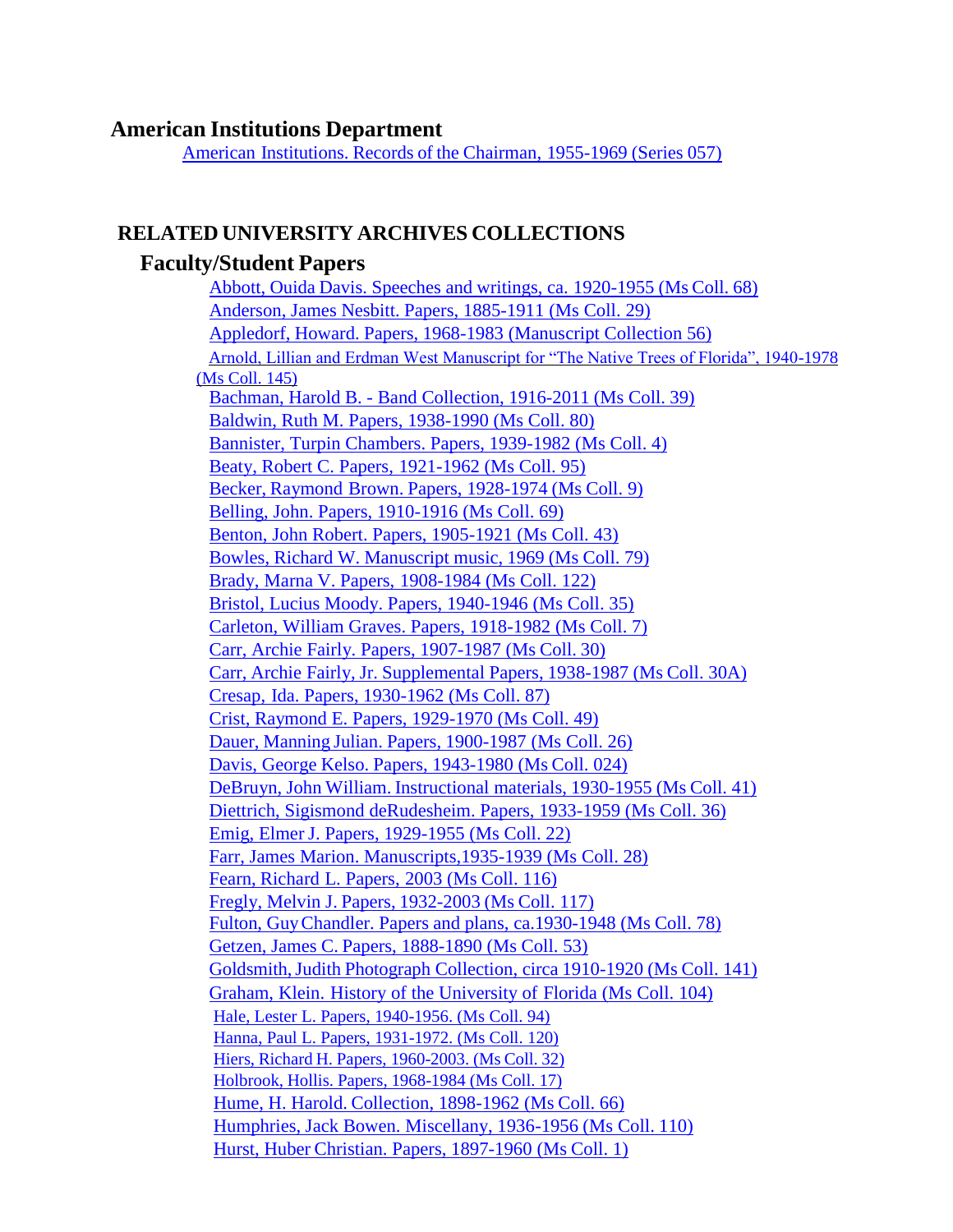Hurt, [AshleyDavis.](https://findingaids.uflib.ufl.edu/repositories/2/resources/1245) Papers, 1864-1898 (Ms Coll. 64) Hussey, Roland Fountain. Papers, [1924-1963](https://findingaids.uflib.ufl.edu/repositories/2/resources/1259) (Ms Coll. 85) Jones, [Marshall B.](https://findingaids.uflib.ufl.edu/repositories/2/resources/1255) Typescript for "Berkeley of the South", 1970 (Ms Coll. 92) Keppel, Herbert Govert. [Journals, 1892-1898 \(Ms](https://findingaids.uflib.ufl.edu/repositories/2/resources/1097) Coll. 3) Kerslake, [Kenneth Papers,](https://findingaids.uflib.ufl.edu/repositories/2/resources/1695) 1957-1970 (Ms Coll. 152) King, F. Wayne Field Notebook [Collection,](https://findingaids.uflib.ufl.edu/repositories/2/resources/1754) 1956-2003 (Ms Coll. 157) Kramer, Sol. Papers, [1950-1962](https://findingaids.uflib.ufl.edu/repositories/2/resources/1102) (Ms Coll. 14) Little, Wilbert Alva. ["Reminiscences, 1880-1930"](https://findingaids.uflib.ufl.edu/repositories/2/resources/1121) (Ms Coll. 27) Macaulay, Neill. [Collection, 1954-2005](https://findingaids.uflib.ufl.edu/repositories/2/resources/1305) (Ms Coll. 133) Matherly, Walter Jeffries. Speeches and writings, 1926-1954 (Ms Coll. 23) Mautz, Robert B. Papers, [1949-1962](https://findingaids.uflib.ufl.edu/repositories/2/resources/1106) (MS Coll. 21) McGinnis, Richard. [Collection, 1955-1958.](https://findingaids.uflib.ufl.edu/repositories/2/resources/1303) (Ms Coll. 129) McPherson, Woodrow Wilson. "IFAS and [Florida agriculture",](https://findingaids.uflib.ufl.edu/repositories/2/resources/1252) c.1984 (Ms Coll. [77\)](https://findingaids.uflib.ufl.edu/repositories/2/resources/1252) Megill, Kenneth A. Papers, [1967-1973](https://findingaids.uflib.ufl.edu/repositories/2/resources/1091) (Ms Coll. 10) Morgan Family Collection, [ca.1900-1905](https://findingaids.uflib.ufl.edu/repositories/2/resources/1307) (Ms Coll. 111) Murphree, Albert Alexander [\("Waddy"\).](https://findingaids.uflib.ufl.edu/repositories/2/resources/1234) Papers, ca. 1934-1974 (Ms Coll. 51) Newell, Wilmon. Papers, [1908-1935](https://findingaids.uflib.ufl.edu/repositories/2/resources/1239) (Ms Coll. 67) Newman, Louise Collection of Women's History Ephemera, [1920-1999](https://findingaids.uflib.ufl.edu/repositories/2/resources/1741) (Ms Coll. 155) Odum, Howard T. Papers, [1935-2003. \(Ms](https://findingaids.uflib.ufl.edu/repositories/2/resources/1304) Coll. 130) Pace, Carrie. "Politics and housing: A [social history](https://findingaids.uflib.ufl.edu/repositories/2/resources/1246) of low income housing for the elderly, 1955-1988" [\(Manuscript Collection 65\)](https://findingaids.uflib.ufl.edu/repositories/2/resources/1246) Pitts, Edith Patti. Papers, [1934-1973](https://findingaids.uflib.ufl.edu/repositories/2/resources/1233) (Ms Coll. 50) Powers, Edward O. [Collection,](https://findingaids.uflib.ufl.edu/repositories/2/resources/1251) 1890-1900 (Ms Coll. 73) Proctor, Samuel Collection, [1947-1995 \(MS](https://findingaids.uflib.ufl.edu/repositories/2/resources/1460) Coll. 135) Reeves, F. Blair. [Papers, 1960-1995](https://findingaids.uflib.ufl.edu/repositories/2/resources/1243) (Ms Coll. 57) Richards, Paul. Fanatic Fanfare: A Musical [Score, 2005](https://findingaids.uflib.ufl.edu/repositories/2/resources/1279) (Ms Coll. 118) Riley, Bert Clair and Ruth Lemon. Papers, [1918-1963](https://findingaids.uflib.ufl.edu/repositories/2/resources/1101) (Ms Coll. 011) Rolfs, Peter [Henry. Collection,](https://findingaids.uflib.ufl.edu/repositories/2/resources/1244) 1899-1943 (Ms Coll. 63) Schmink, Marianne [Papers 1970-2020 \(Ms.](https://findingaids.uflib.ufl.edu/repositories/2/resources/1712) Coll. 154) Simmons, John Papers, [1976-1994](https://findingaids.uflib.ufl.edu/repositories/2/resources/1757) (Ms Coll. 158) Smith, Thomas Lynn. Papers, 1952; [1975-1976](https://findingaids.uflib.ufl.edu/repositories/2/resources/1103) (Ms Coll. 15) Still, Homer Edwin, Jr. [Collection, 1930-2000](https://findingaids.uflib.ufl.edu/repositories/2/resources/1281) (bulk: 1939-1942) (Ms Coll. 121) Tanzer, Kim. Papers, [1998-2005 \(Ms](https://findingaids.uflib.ufl.edu/repositories/2/resources/1692) Coll. 151) Thompson, Irene. Papers, [1964-1985.](https://findingaids.uflib.ufl.edu/repositories/2/resources/1104) (Ms Coll. 16) Trusler, HarryR. [Speeches, lectures,](https://findingaids.uflib.ufl.edu/repositories/2/resources/1093) and writings, ca.1915-1948 (Ms Coll. 25) Udell, Budd. Musical [Scores, 1962-1978](https://findingaids.uflib.ufl.edu/repositories/2/resources/1295) (Ms Coll. 126) Wagley, Charles. [Papers, 1937-1965](https://findingaids.uflib.ufl.edu/repositories/2/resources/1096) (Ms Coll. 2)

Warfel, Harry Redcay. Papers, [1957-1962](https://findingaids.uflib.ufl.edu/repositories/2/resources/1223) (Ms Coll. 31) Weaver, Rudolph [Architectural Records,](https://findingaids.uflib.ufl.edu/repositories/2/resources/1221) 1920-1940 ca (Ms Coll. 40)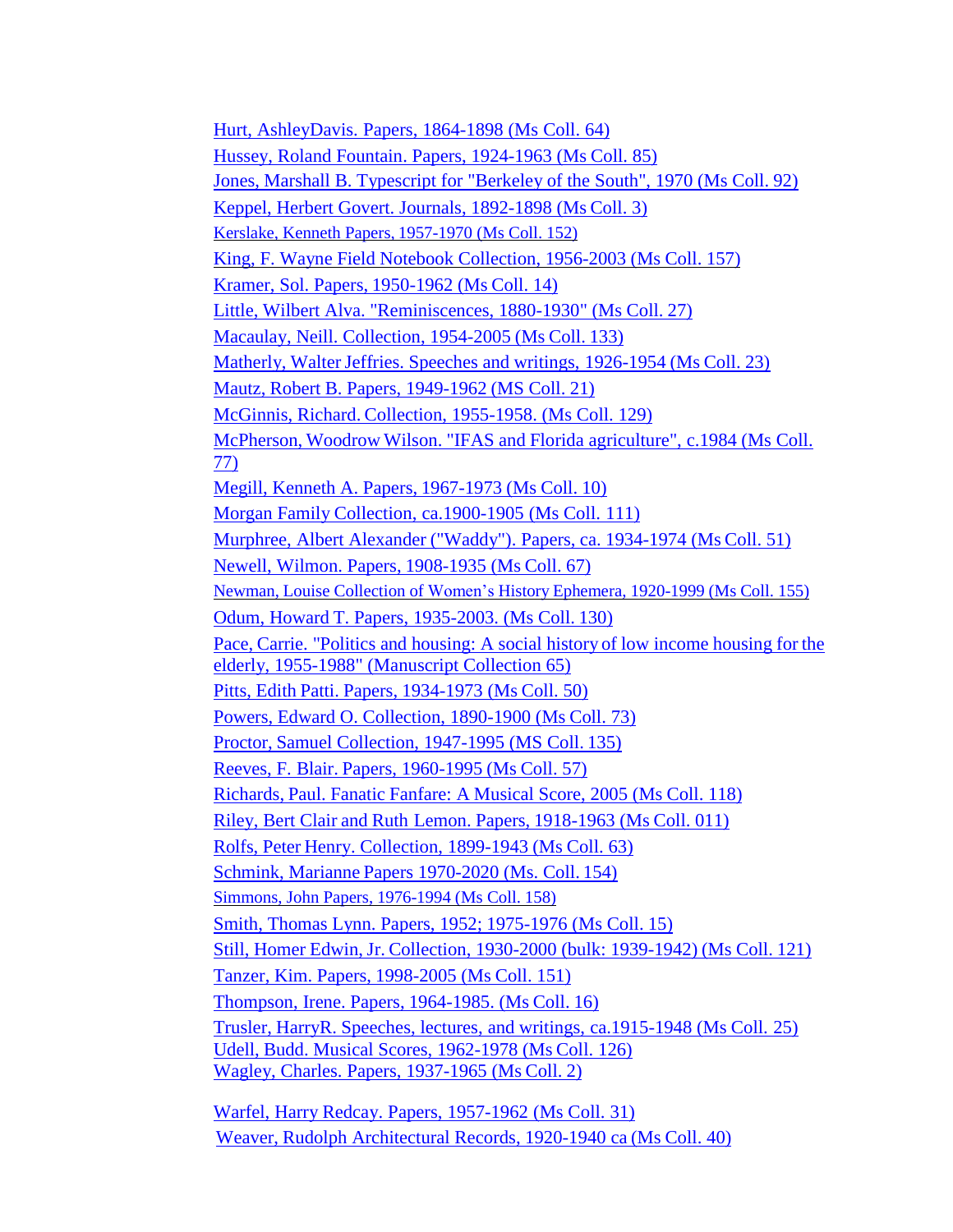[Wehlburg,](https://findingaids.uflib.ufl.edu/repositories/2/resources/1627) Albert. Papers, 1985-2003 (Ms Coll. 146) Weil, Joseph. Papers, 1915-1977 (Ms Coll. 042) Weimer, Rae O. [Interview, 1993 \(Ms](https://findingaids.uflib.ufl.edu/repositories/2/resources/1260) Coll. 86) Williams, Hiram. Papers, [1935-1999](https://findingaids.uflib.ufl.edu/repositories/2/resources/1100) (Ms Coll. 8) Willoughby, Claude H. [Papers, 1889-1919](https://findingaids.uflib.ufl.edu/repositories/2/resources/1242) (Ms Coll. 70) Wolff, Lois Pollack Collection on [Student Life,](https://findingaids.uflib.ufl.edu/repositories/2/resources/1306) 1951-1952 (MS Coll. 134) Wood, Frank [Bradshaw. Papers,](https://findingaids.uflib.ufl.edu/repositories/2/resources/1274) 1936-1981 (Ms Coll. 115)

# **Organizations**

Alpha Phi [Omega. Tau Chapter. Records,](https://findingaids.uflib.ufl.edu/repositories/2/resources/1317) 1931-1939 (Ms Coll. 052) American [Association](https://findingaids.uflib.ufl.edu/repositories/2/resources/1311) of University Professors. University of Florida [Chapter.R](https://findingaids.uflib.ufl.edu/repositories/2/resources/1311)ecords, c. 1934-1984 [\(Ms Coll. 020\)](https://findingaids.uflib.ufl.edu/repositories/2/resources/1311) American Student Union. [Correspondence, 1937-1938.](https://findingaids.uflib.ufl.edu/repositories/2/resources/1362) (Ms Coll. 102) [Athenaeum](https://findingaids.uflib.ufl.edu/repositories/2/resources/1318) Club. Records, 1905-2008 (Ms Coll. 55) [BACCHUS](https://findingaids.uflib.ufl.edu/repositories/2/resources/1529) Records, 1976-2016 (Ms Coll. 140) Beta Theta Pi. Records, [1932-1958.](https://findingaids.uflib.ufl.edu/repositories/2/resources/1366) (Ms Coll. 98) Black Student Union at the [University](https://findingaids.uflib.ufl.edu/repositories/2/resources/1631) of Florida. Records (Ms Coll. 147) Chi Phi. [Miscellany\(Ms](https://findingaids.uflib.ufl.edu/repositories/2/resources/1367) Coll. 99) Faculty Club. Records, [1930-1974 \(Ms](https://findingaids.uflib.ufl.edu/repositories/2/resources/1353) Coll. 61) Farr [LiterarySociety](https://findingaids.uflib.ufl.edu/repositories/2/resources/1356) Records, 1925-1934 (Ms Coll. 59) Flavet Village III Board of Commissioners [Minutes, 1947-1971](https://findingaids.uflib.ufl.edu/repositories/2/resources/1365) (Ms Coll. 97) Florida Blue Key. [Homecoming](https://findingaids.uflib.ufl.edu/repositories/2/resources/1320) records, 1924- . (Ms Coll. 6) Florida Blue Key. [Records, 1923-2002. \(Ms](https://findingaids.uflib.ufl.edu/repositories/2/resources/1360) Coll. 83) Florida Educational Loan Corporation. Records, [1923-1946 \(Ms](https://findingaids.uflib.ufl.edu/repositories/2/resources/1369) Coll. 103) Florida Girls' 4-H [Club Short Courses. Scrapbooks, 1937;](https://findingaids.uflib.ufl.edu/repositories/2/resources/1363) 1951 (Ms Coll. 91) Florida Scientific Club. Records, [1915-1917](https://findingaids.uflib.ufl.edu/repositories/2/resources/1352) (Ms Coll. 60) Forum Society. [Minutes, 1900-1903](https://findingaids.uflib.ufl.edu/repositories/2/resources/1355) (Ms Coll. 74) Friends of Lake Alice, 1953-2005 [\(Bulk: 1997-1999\)](https://findingaids.uflib.ufl.edu/repositories/2/resources/1566) (Ms Coll. 144) Grand Ole Gator Club, [1988-1996](https://findingaids.uflib.ufl.edu/repositories/2/resources/1370) (Ms Coll. 108) [Inter-Fraternity](https://findingaids.uflib.ufl.edu/repositories/2/resources/1361) Conference. Minutes, 1933-1947 (Ms Coll. 101) John Marshall Bar Association. [Publications, 1944-1966](https://findingaids.uflib.ufl.edu/repositories/2/resources/1315) (Ms Coll. 47) Kappa Alpha. [Miscellany,](https://findingaids.uflib.ufl.edu/repositories/2/resources/1368) 1907-1984. (Ms Coll. 100) Kappa Epsilon. Records, [ca.1940-1963.](https://findingaids.uflib.ufl.edu/repositories/2/resources/1373) (Ms Coll. 114) [Kappa Phi Kappa Alpha Lambda Chapter. The Torchlight, 1933-1937. \(Manuscript](https://findingaids.uflib.ufl.edu/repositories/2/resources/1314) [Collection 46\)](https://findingaids.uflib.ufl.edu/repositories/2/resources/1314) [Lady Gators Golf Boosters Records, 1984-2022 \(Ms Coll. 159\)](https://findingaids.uflib.ufl.edu/repositories/2/resources/1777) [Miscellaneous Greek](https://findingaids.uflib.ufl.edu/repositories/2/resources/1072) Collections, 1904 (Ms Coll. 112)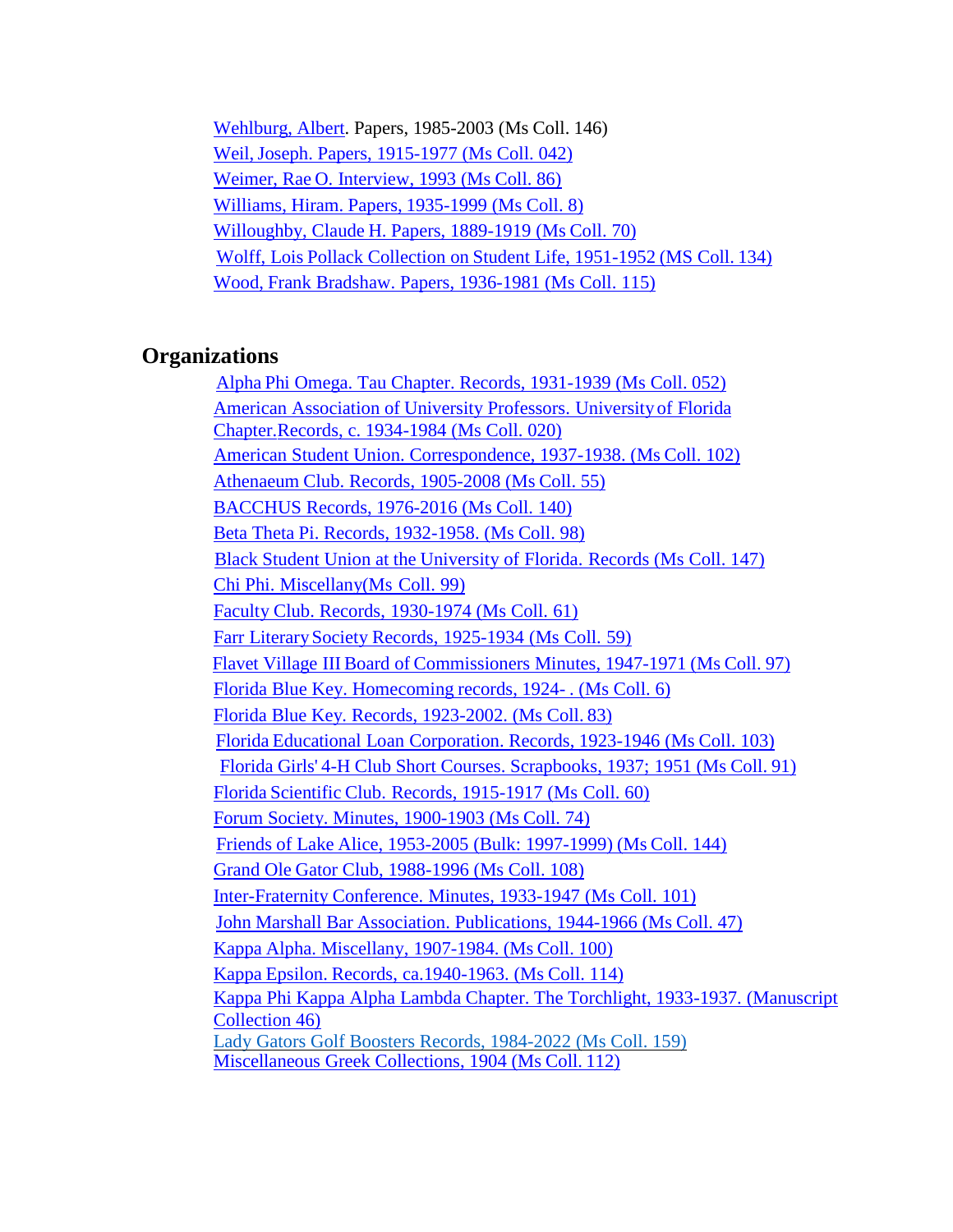Miscellaneous Student Honorary and Professional [Organizations Collections,](https://findingaids.uflib.ufl.edu/repositories/2/resources/1073) 1922- 1969 [\(Ms Coll. 119\)](https://findingaids.uflib.ufl.edu/repositories/2/resources/1073) Peabody Club. Records, 1921; [1924-1933](https://findingaids.uflib.ufl.edu/repositories/2/resources/1309) (Ms Coll. 45) Phi Beta Kappa. Records, [1931-1976](https://findingaids.uflib.ufl.edu/repositories/2/resources/1364) (Ms Coll. 96) Phi Delta Delta. [Records, 1947-1959](https://findingaids.uflib.ufl.edu/repositories/2/resources/1316) (Ms Coll. 48) Phi Kappa Phi. [Membership](https://findingaids.uflib.ufl.edu/repositories/2/resources/1376) List, 1911-1948 (Ms Coll. 131) Phi Kappa Phi. Records, [1912-1985](https://findingaids.uflib.ufl.edu/repositories/2/resources/1321) (Ms Coll. 18) Pi Kappa Alpha. Alpha Eta Chapter. [Miscellany,](https://findingaids.uflib.ufl.edu/repositories/2/resources/1372) 1924-1950 (Ms Coll. 113) Retired Faculty of the University of Florida, Inc. Records, [1977-2008.](https://findingaids.uflib.ufl.edu/repositories/2/resources/1626) (Series 195) Sigma Tau. Upsilon Chapter. Records, [1923-1974](https://findingaids.uflib.ufl.edu/repositories/2/resources/1308) (Ms Coll. 44) Tau Epsilon Phi. Tau Alpha Chapter. Records, [1930-1995.](https://findingaids.uflib.ufl.edu/repositories/2/resources/1371) (Ms Coll. 109) United Faculty of [Florida. Records,](https://findingaids.uflib.ufl.edu/repositories/2/resources/1354) 1974-1980 (Ms Coll. 62) University of Florida Alumni [Association](https://findingaids.uflib.ufl.edu/repositories/2/resources/1310) Records, 1912-1973 (Ms Coll. [19\)](https://findingaids.uflib.ufl.edu/repositories/2/resources/1310) [University of Florida Religious Association Religion-in-Life Week Records, 1947-](https://findingaids.uflib.ufl.edu/repositories/2/resources/1312) [1969 \(Ms Coll. 33\)](https://findingaids.uflib.ufl.edu/repositories/2/resources/1312) University Religious [Association](https://findingaids.uflib.ufl.edu/repositories/2/resources/1313) Records, 1947-1973 (Ms Coll. 34) [University Women's Club Records, 1922-2022 \(Ms Coll. 160\)](https://findingaids.uflib.ufl.edu/repositories/2/resources/1785) Women Students' [Association. Scrapbooks,](https://findingaids.uflib.ufl.edu/repositories/2/resources/1359) 1948-1961 (Ms Coll. 76) [YoungMen's](https://findingaids.uflib.ufl.edu/repositories/2/resources/1319) Christian Association. Records, 1922-1953 (Ms Coll. 58)

### **Photograph and Scrapbook Collections**

Bardin, Karl Richardson [Photograph](https://findingaids.uflib.ufl.edu/repositories/2/resources/1277) Album, 1896-1966 (Ms Coll. 105) Bone, Elmer Harvey. [Photograph](https://findingaids.uflib.ufl.edu/repositories/2/resources/1228) Collection. (Ms Coll. 38) Bone, Elmer Harvey [Photograph](https://ufdc.ufl.edu/bone) Collection online Clark, Elmer Banks. [Scrapbook,](https://findingaids.uflib.ufl.edu/repositories/2/resources/1256) 1930-1937 (Ms Coll. 93) Clark, Elmer Banks [scrapbook](https://ufdc.ufl.edu/AA00000503/00001/allvolumes) online Craven, Roy C. [Photograph](https://findingaids.uflib.ufl.edu/repositories/2/resources/1294) Collection, 1970s (Ms Coll. 125) Craven, Roy C. [photographs](https://ufdc.ufl.edu/craven/all) online Edwards, Harry Philip, [1936-1942](https://findingaids.uflib.ufl.edu/repositories/2/resources/1669) (Ms Coll. 148) Floyd, Wilbur L. [Photographs.](https://findingaids.uflib.ufl.edu/repositories/2/resources/1227) (Ms Coll. 37) Floyd, Wilbur [photographs](https://ufdc.ufl.edu/UF90000170/00001/allvolumes) online Gower, Ralph. Photograph Collection, [ca.1925 \(Ms](https://findingaids.uflib.ufl.edu/repositories/2/resources/1250) Coll. 84) Gower, Ralph [photographs](https://ufdc.ufl.edu/UF00001624/00001/allvolumes) online Hrvol, Anna. [Album, 1930-1931](https://findingaids.uflib.ufl.edu/repositories/2/resources/1297) (Ms Coll. 127) Johnston [Photographic](https://findingaids.uflib.ufl.edu/repositories/2/resources/1249) Collection, 1960-1968 (Ms Coll. 82) McDonald, Jackson [Henson. Photograph](https://findingaids.uflib.ufl.edu/repositories/2/resources/1248) Album, 1917-1925 online (Ms Coll. 081) McMillan, Myra [Photograph](https://findingaids.uflib.ufl.edu/repositories/2/resources/1541) Collection, 1926-1932 (MS Coll. 143) Murphree, Claude. [Scrapbooks, 1906-1946](https://findingaids.uflib.ufl.edu/repositories/2/resources/1236) (Ms Coll. 54)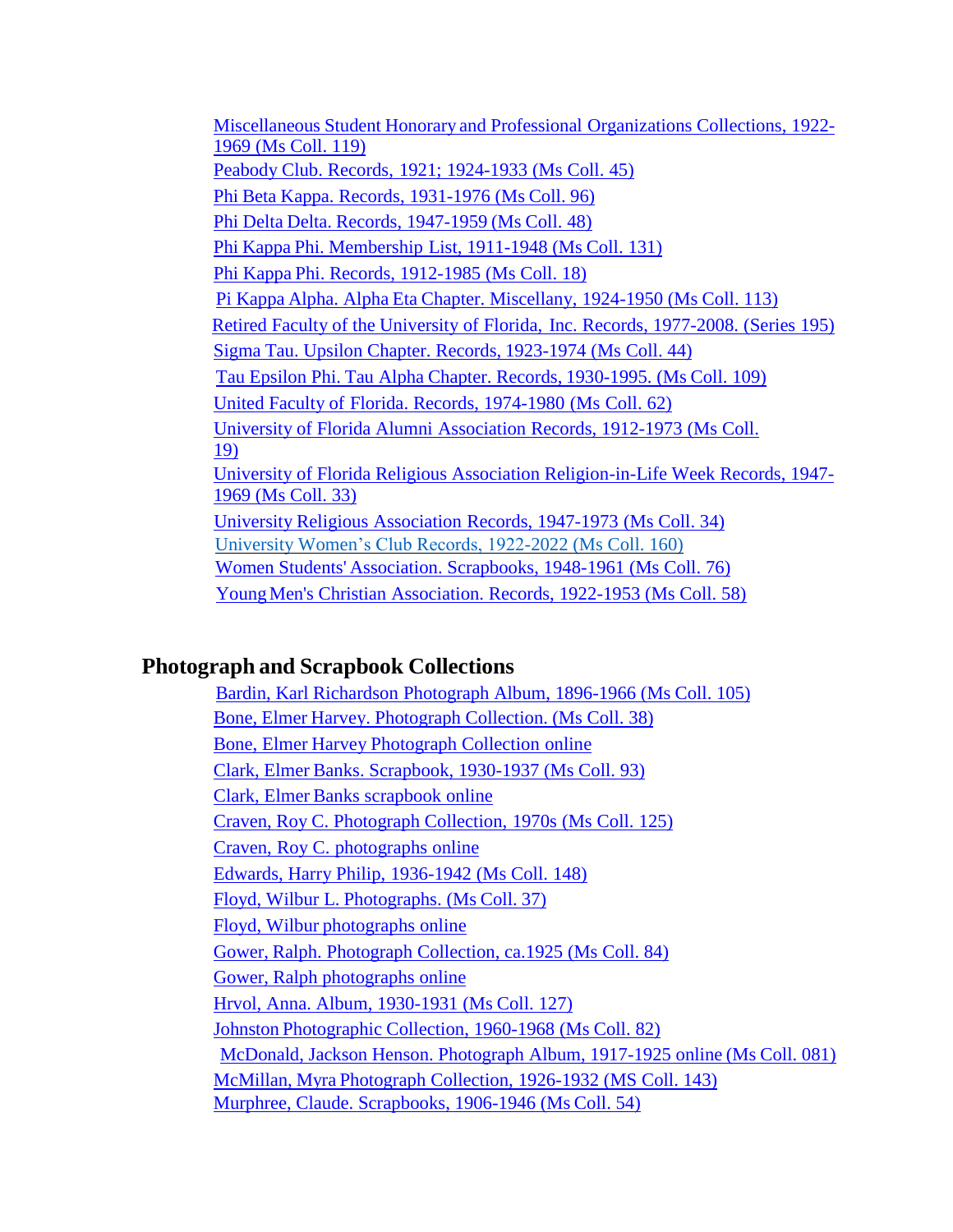Neller, Joseph Robert. [Photographs,](https://findingaids.uflib.ufl.edu/repositories/2/resources/1262) 1916-1919 (Ms Coll. 89)